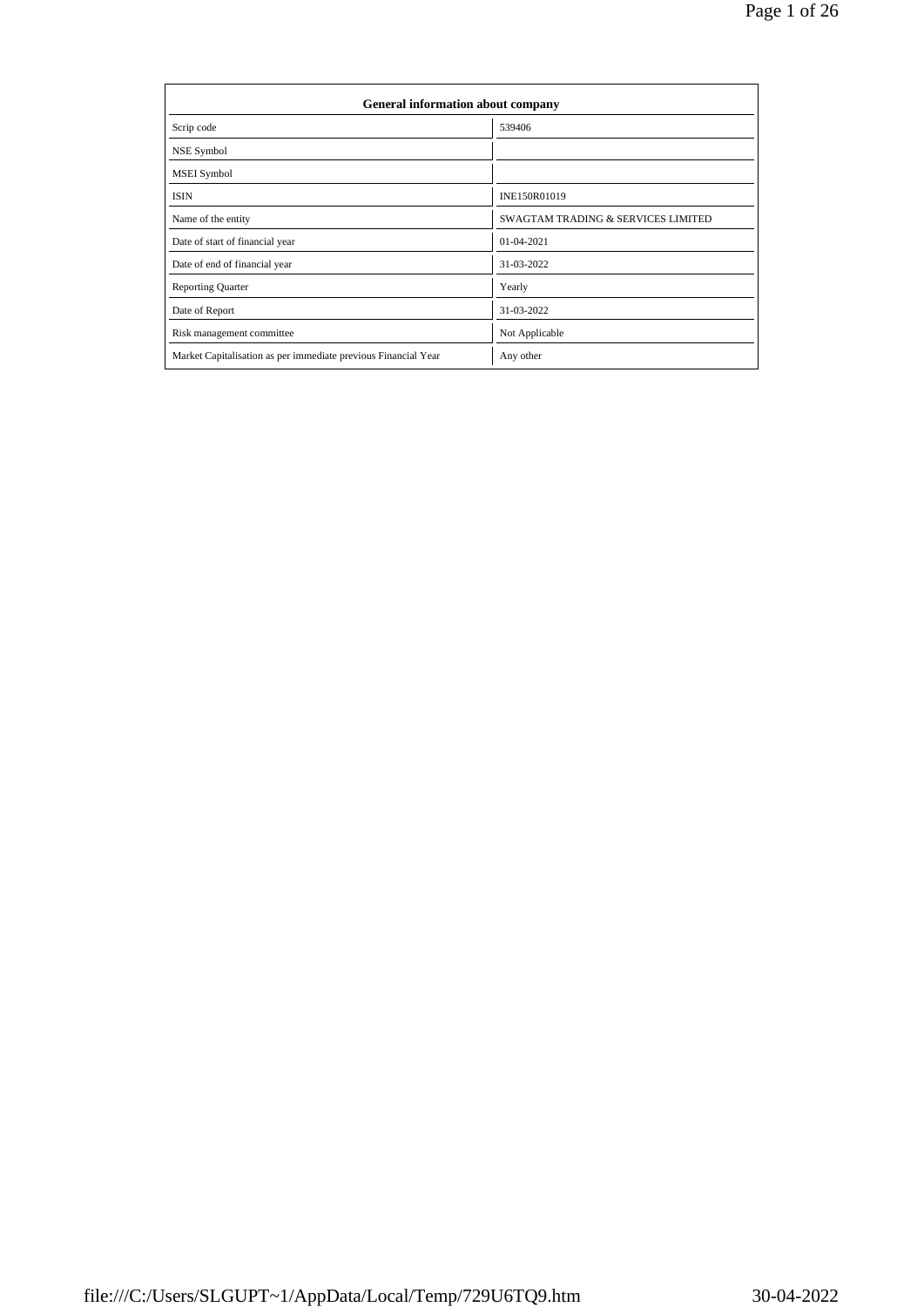|                                                                      |            |                                                       |                            |                               |                          |                                                                                                      |                                             | <b>Annexure I</b>                                   |                            |                      |                                            |                                                                                                                                                |                                                                                                                                                                      |                                                                                                                                                                           |                                                                                                                                                                                       |
|----------------------------------------------------------------------|------------|-------------------------------------------------------|----------------------------|-------------------------------|--------------------------|------------------------------------------------------------------------------------------------------|---------------------------------------------|-----------------------------------------------------|----------------------------|----------------------|--------------------------------------------|------------------------------------------------------------------------------------------------------------------------------------------------|----------------------------------------------------------------------------------------------------------------------------------------------------------------------|---------------------------------------------------------------------------------------------------------------------------------------------------------------------------|---------------------------------------------------------------------------------------------------------------------------------------------------------------------------------------|
|                                                                      |            |                                                       |                            |                               |                          | Annexure I to be submitted by listed entity on quarterly basis                                       |                                             |                                                     |                            |                      |                                            |                                                                                                                                                |                                                                                                                                                                      |                                                                                                                                                                           |                                                                                                                                                                                       |
|                                                                      |            |                                                       |                            |                               |                          |                                                                                                      |                                             | I. Composition of Board of Directors                |                            |                      |                                            |                                                                                                                                                |                                                                                                                                                                      |                                                                                                                                                                           |                                                                                                                                                                                       |
| Disclosure of notes on composition of board of directors explanatory |            |                                                       |                            |                               |                          |                                                                                                      |                                             |                                                     |                            |                      |                                            |                                                                                                                                                |                                                                                                                                                                      |                                                                                                                                                                           |                                                                                                                                                                                       |
|                                                                      |            |                                                       |                            |                               |                          |                                                                                                      |                                             | Whether the listed entity has a Regular Chairperson |                            |                      | Yes                                        |                                                                                                                                                |                                                                                                                                                                      |                                                                                                                                                                           |                                                                                                                                                                                       |
|                                                                      |            |                                                       |                            |                               |                          |                                                                                                      |                                             | Whether Chairperson is related to MD or CEO         |                            |                      | No                                         |                                                                                                                                                |                                                                                                                                                                      |                                                                                                                                                                           |                                                                                                                                                                                       |
| PAN                                                                  | <b>DIN</b> | Category 1<br>of directors                            | Category 2<br>of directors | Category<br>3 of<br>directors | Date<br>of<br>Birth      | Whether<br>special<br>resolution<br>passed?<br>[Refer Reg.<br>$17(1A)$ of<br>Listing<br>Regulations] | Date of<br>passing<br>special<br>resolution | <b>Initial Date</b><br>of<br>appointment            | Date of Re-<br>appointment | Date of<br>cessation | Tenure<br>of<br>director<br>(in<br>months) | No of<br>Directorship<br>in listed<br>entities<br>including<br>this listed<br>entity (Refer<br>Regulation<br>17A of<br>Listing<br>Regulations) | No of<br>Independent<br>Directorship<br>in listed<br>entities<br>including<br>this listed<br>entity<br>(Refer<br>Regulation<br>$17A(1)$ of<br>Listing<br>Regulations | Number of<br>memberships<br>in Audit/<br>Stakeholder<br>Committee<br>(s) including<br>this listed<br>entity (Refer<br>Regulation<br>$26(1)$ of<br>Listing<br>Regulations) | No of po<br>of<br>Chairper:<br>in Audi<br>Stakehol<br>Commit<br>held in<br>listed<br>entitie:<br>includir<br>this list<br>entity (Re<br>Regulati<br>$26(1)$ c<br>Listing<br>Regulatio |
| CTPM1462B                                                            | 06928783   | Executive<br>Director                                 | Chairperson                | CEO-<br>MD                    | $04 -$<br>$08 -$<br>1949 | NA                                                                                                   |                                             | 08-08-2014                                          | 26-09-2019                 |                      | 60                                         | $\sqrt{2}$                                                                                                                                     | -1                                                                                                                                                                   | $\overline{4}$                                                                                                                                                            | $\mathbf{1}$                                                                                                                                                                          |
| HCPM2840D                                                            | 06877244   | Non-<br>Executive -<br>Independent<br>Director        | Not<br>Applicable          |                               | $09 -$<br>$10-$<br>1983  | No                                                                                                   | $26-09-$<br>2019                            | 17-09-2014                                          | 26-09-2019                 |                      | 60                                         | $\overline{c}$                                                                                                                                 | $\overline{2}$                                                                                                                                                       | $\overline{4}$                                                                                                                                                            | 3                                                                                                                                                                                     |
| ATPG1443N                                                            | 06911742   | Non-<br>Executive -<br>Non<br>Independent<br>Director | Not<br>Applicable          |                               | $24 -$<br>$08 -$<br>1979 | $\rm No$                                                                                             | $26-09-$<br>2019                            | 12-09-2015                                          | 26-09-2019                 |                      | 12                                         | $\mathbf{1}$                                                                                                                                   | $\boldsymbol{0}$                                                                                                                                                     | $\mathbf{1}$                                                                                                                                                              | $\mathbf{0}$                                                                                                                                                                          |
| <b>FLPG1428A</b>                                                     | 00074532   | Non-<br>Executive -<br>Independent<br>Director        | Not<br>Applicable          |                               | $30-$<br>$04 -$<br>1968  | No                                                                                                   | $26-09-$<br>2019                            | 17-09-2014                                          | 26-09-2019                 | $11 - 02 -$<br>2022  | 60                                         | $\overline{2}$                                                                                                                                 | -1                                                                                                                                                                   | 3                                                                                                                                                                         | -1                                                                                                                                                                                    |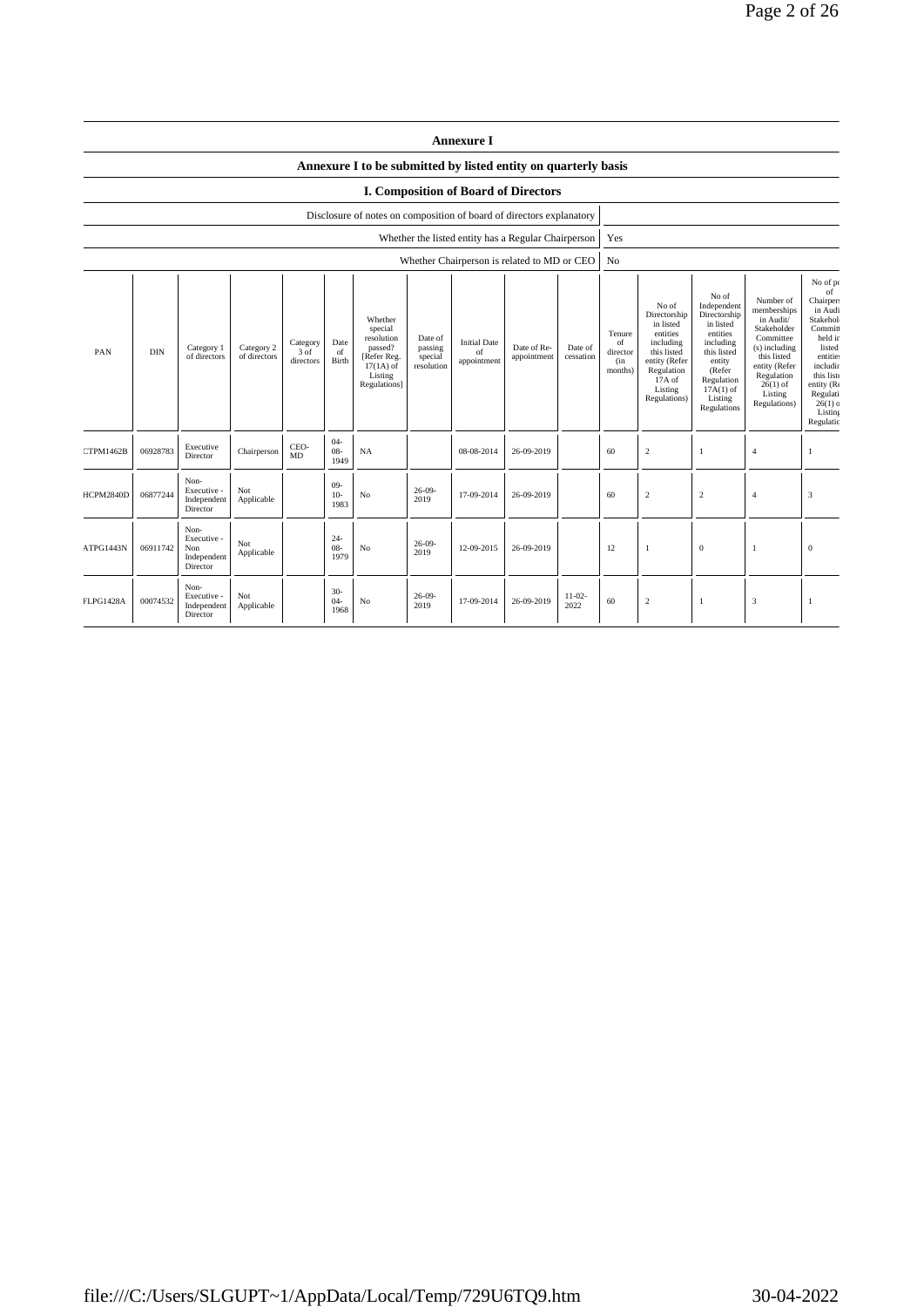|                | <b>I. Composition of Board of Directors</b><br>Disclosure of notes on composition of board of directors explanatory |                                                     |            |            |                                                |                                 |                               |                          |                                                                                                      |                                             |                                          |                            |                      |                                                       |                                                                                                                                                  |                                                                                                                               |
|----------------|---------------------------------------------------------------------------------------------------------------------|-----------------------------------------------------|------------|------------|------------------------------------------------|---------------------------------|-------------------------------|--------------------------|------------------------------------------------------------------------------------------------------|---------------------------------------------|------------------------------------------|----------------------------|----------------------|-------------------------------------------------------|--------------------------------------------------------------------------------------------------------------------------------------------------|-------------------------------------------------------------------------------------------------------------------------------|
|                | Whether the listed entity has a Regular Chairperson                                                                 |                                                     |            |            |                                                |                                 |                               |                          |                                                                                                      |                                             |                                          |                            |                      |                                                       |                                                                                                                                                  |                                                                                                                               |
| Sr             | Title<br>(Mr)<br>Ms)                                                                                                | Name of the<br>Director                             | PAN        | <b>DIN</b> | Category 1<br>of directors                     | Category<br>$2$ of<br>directors | Category<br>3 of<br>directors | Date<br>of<br>Birth      | Whether<br>special<br>resolution<br>passed?<br>[Refer Reg.<br>$17(1A)$ of<br>Listing<br>Regulations] | Date of<br>passing<br>special<br>resolution | <b>Initial Date</b><br>of<br>appointment | Date of Re-<br>appointment | Date of<br>cessation | Tenure<br><sub>of</sub><br>director<br>(in<br>months) | No of<br>Directorship<br>in listed<br>entities<br>including<br>this listed<br>entity (Refer<br>Regulation<br>$17A$ of<br>Listing<br>Regulations) | N <sub>o</sub><br>Indepe<br>Directo<br>in lis<br>entit<br>inclu<br>this li<br>enti<br>(Re)<br>Regul<br>17A(<br>List<br>Regula |
| $\overline{5}$ | Mr                                                                                                                  | <b>CHAITANYA</b><br><b>JEE</b><br><b>SRIVASTAVA</b> | ASEPS7722D | 09496752   | Non-<br>Executive -<br>Independent<br>Director | Not<br>Applicable               |                               | $29 -$<br>$05 -$<br>1976 | No                                                                                                   |                                             | 11-02-2022                               |                            |                      | 60                                                    | $\mathbf{0}$                                                                                                                                     | $\mathbf{0}$                                                                                                                  |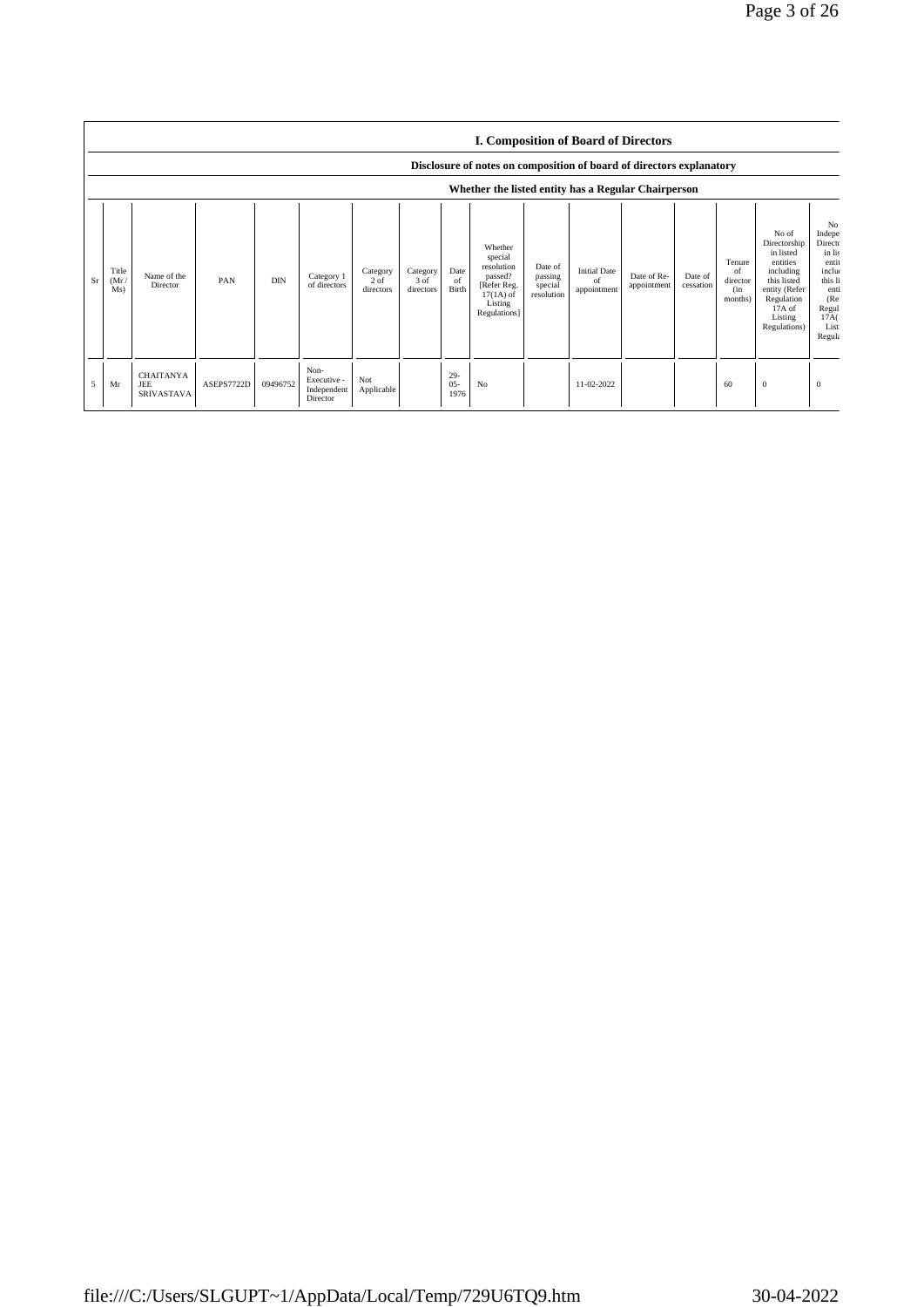|                | <b>Audit Committee Details</b> |                                                       |                                                |                            |                        |                      |                |  |  |  |  |  |
|----------------|--------------------------------|-------------------------------------------------------|------------------------------------------------|----------------------------|------------------------|----------------------|----------------|--|--|--|--|--|
|                |                                | Whether the Audit Committee has a Regular Chairperson | Yes                                            |                            |                        |                      |                |  |  |  |  |  |
| Sr             | <b>DIN</b><br>Number           | Name of Committee<br>members                          | Category 1 of directors                        | Category 2 of<br>directors | Date of<br>Appointment | Date of<br>Cessation | <b>Remarks</b> |  |  |  |  |  |
|                | 06877244                       | <b>RAMAN MITTAL</b>                                   | Non-Executive -<br><b>Independent Director</b> | Chairperson                | 26-09-2019             |                      |                |  |  |  |  |  |
| $\overline{2}$ | 09496752                       | <b>CHAITANYA JEE</b><br><b>SRIVASTAVA</b>             | Non-Executive -<br><b>Independent Director</b> | Member                     | 11-02-2022             |                      |                |  |  |  |  |  |
| 3              | 06928783                       | LALITA MITTAL                                         | <b>Executive Director</b>                      | Member                     | 26-09-2019             |                      |                |  |  |  |  |  |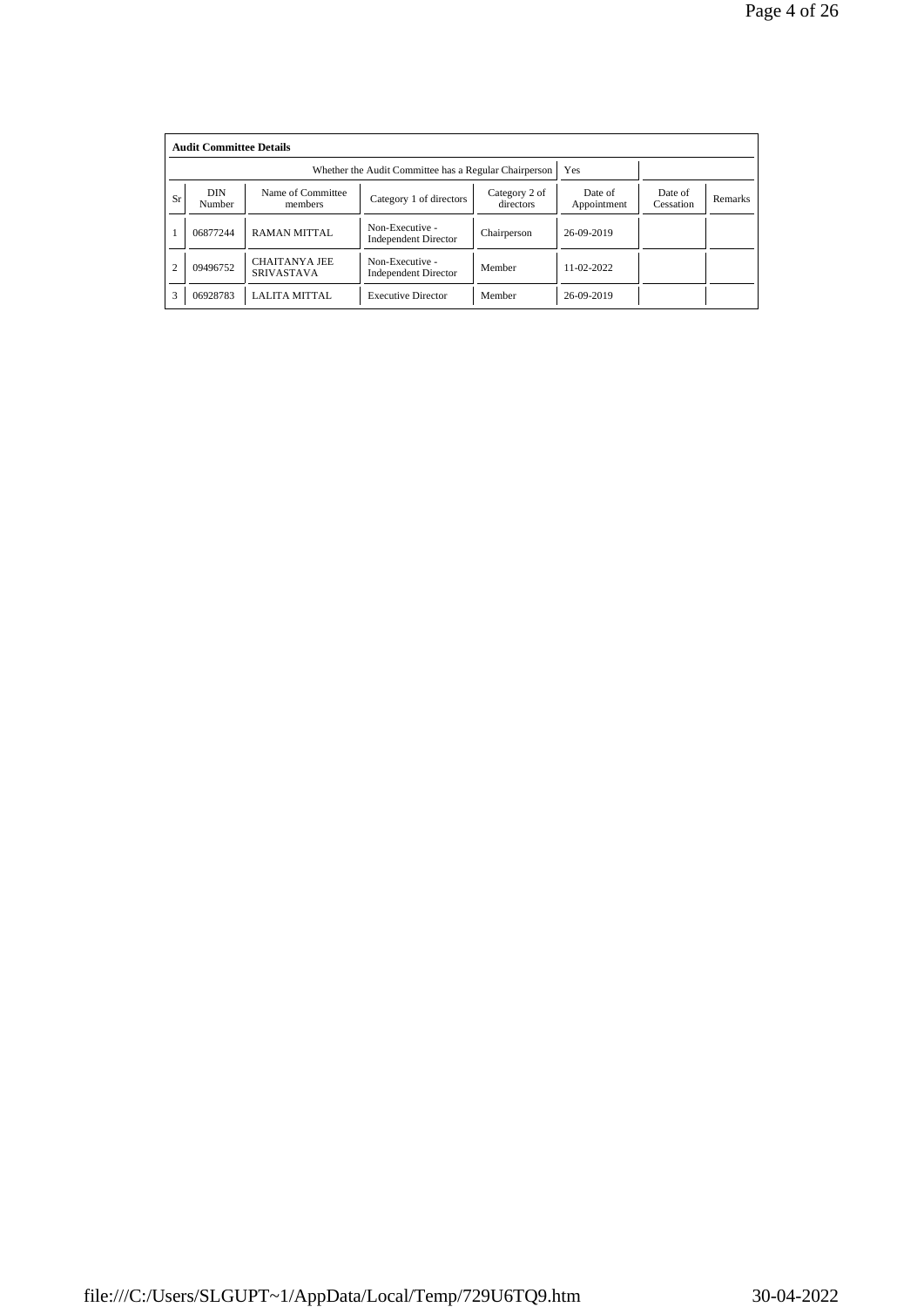|                |                      | Nomination and remuneration committee<br>Whether the Nomination and remuneration committee has a Regular Chairperson |                                                    | <b>Yes</b>             |                      |                |  |
|----------------|----------------------|----------------------------------------------------------------------------------------------------------------------|----------------------------------------------------|------------------------|----------------------|----------------|--|
| <b>Sr</b>      | <b>DIN</b><br>Number | Name of Committee<br>members                                                                                         | Category 2 of<br>directors                         | Date of<br>Appointment | Date of<br>Cessation | <b>Remarks</b> |  |
|                | 06877244             | <b>RAMAN MITTAL</b>                                                                                                  | Non-Executive -<br><b>Independent Director</b>     | Chairperson            | 26-09-2019           |                |  |
| $\overline{c}$ | 09496752             | <b>CHAITANYA JEE</b><br><b>SRIVASTAVA</b>                                                                            | Non-Executive -<br><b>Independent Director</b>     | Member                 | 11-02-2022           |                |  |
| 3              | 06911742             | <b>SUMIT GUPTA</b>                                                                                                   | Non-Executive - Non<br><b>Independent Director</b> | Member                 | 26-09-2019           |                |  |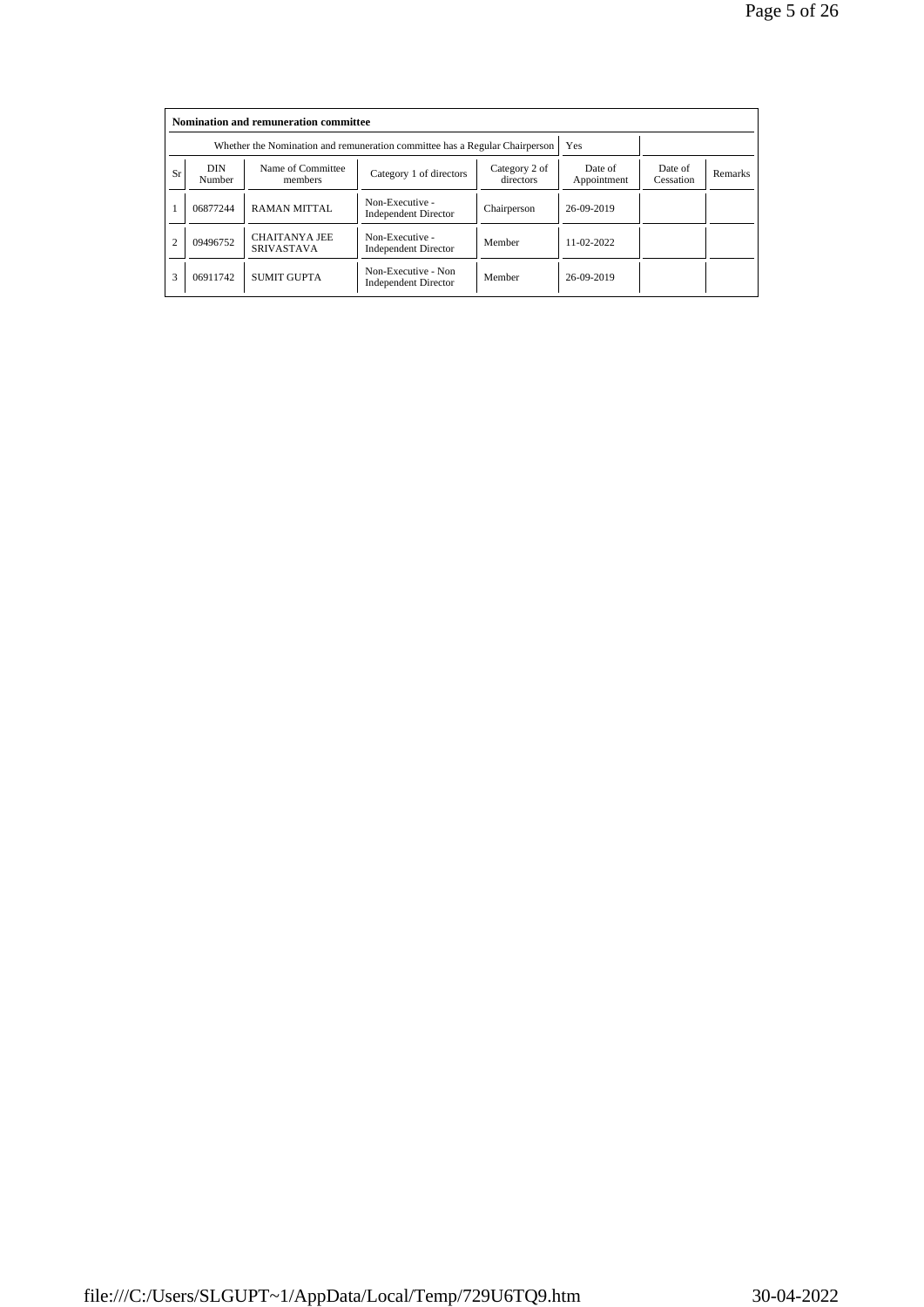|                | <b>Stakeholders Relationship Committee</b><br>Whether the Stakeholders Relationship Committee has a Regular Chairperson<br>Yes |                              |                                                    |                            |                        |                      |                |  |  |  |  |
|----------------|--------------------------------------------------------------------------------------------------------------------------------|------------------------------|----------------------------------------------------|----------------------------|------------------------|----------------------|----------------|--|--|--|--|
| Sr             | <b>DIN</b><br>Number                                                                                                           | Name of Committee<br>members | Category 1 of directors                            | Category 2 of<br>directors | Date of<br>Appointment | Date of<br>Cessation | <b>Remarks</b> |  |  |  |  |
|                | 06877244                                                                                                                       | <b>RAMAN MITTAL</b>          | Non-Executive -<br><b>Independent Director</b>     | Chairperson                | 26-09-2019             |                      |                |  |  |  |  |
| $\overline{c}$ | 06928783                                                                                                                       | <b>LALITA MITTAL</b>         | <b>Executive Director</b>                          | Member                     | 26-09-2019             |                      |                |  |  |  |  |
| 3              | 06911742                                                                                                                       | <b>SUMIT GUPTA</b>           | Non-Executive - Non<br><b>Independent Director</b> | Member                     | 26-09-2019             |                      |                |  |  |  |  |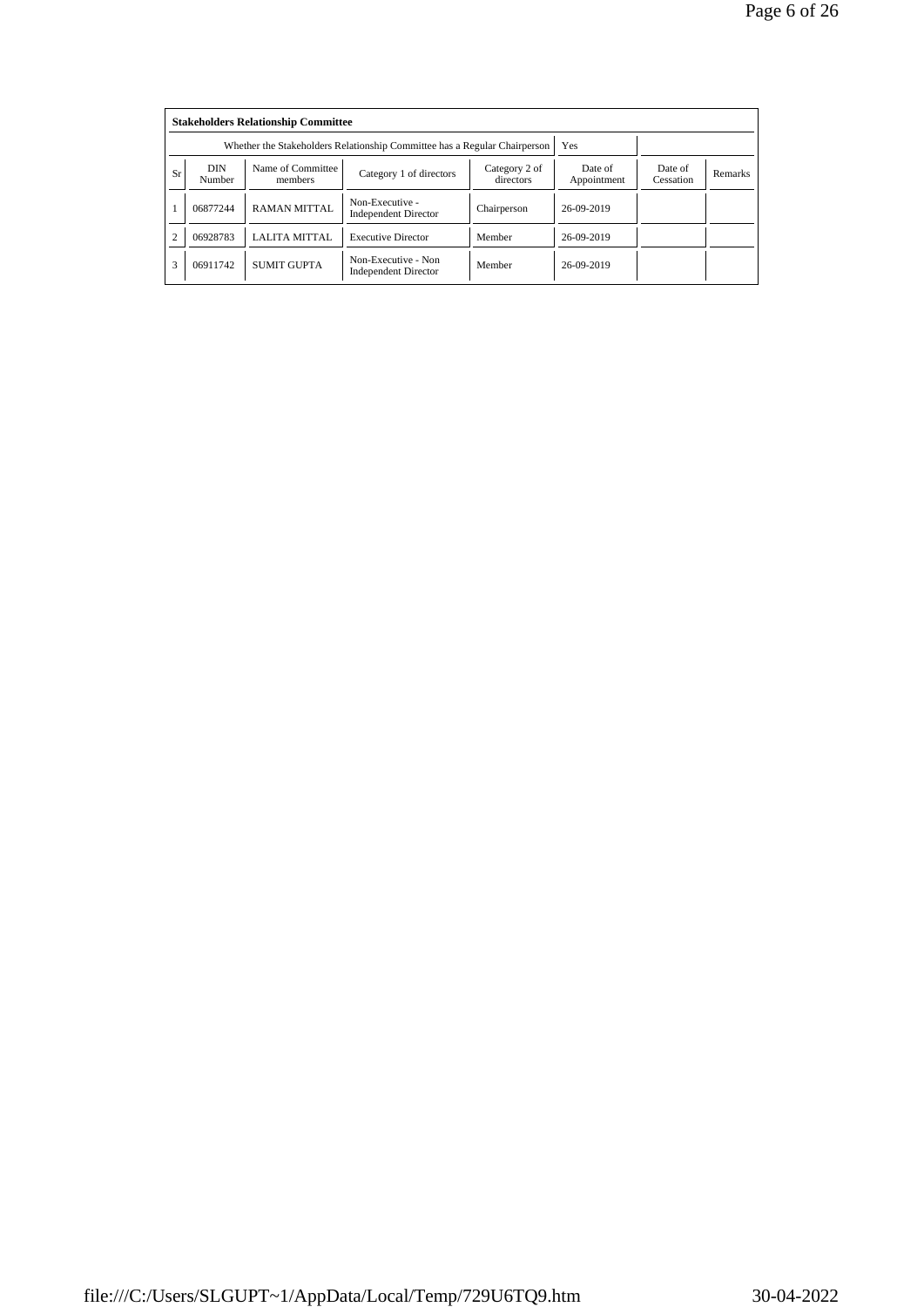| <b>Risk Management Committee</b> |               |                                                                 |                            |                            |                        |                      |         |  |  |
|----------------------------------|---------------|-----------------------------------------------------------------|----------------------------|----------------------------|------------------------|----------------------|---------|--|--|
|                                  |               | Whether the Risk Management Committee has a Regular Chairperson |                            |                            |                        |                      |         |  |  |
| Sr                               | DIN<br>Number | Name of Committee<br>members                                    | Category 1 of<br>directors | Category 2 of<br>directors | Date of<br>Appointment | Date of<br>Cessation | Remarks |  |  |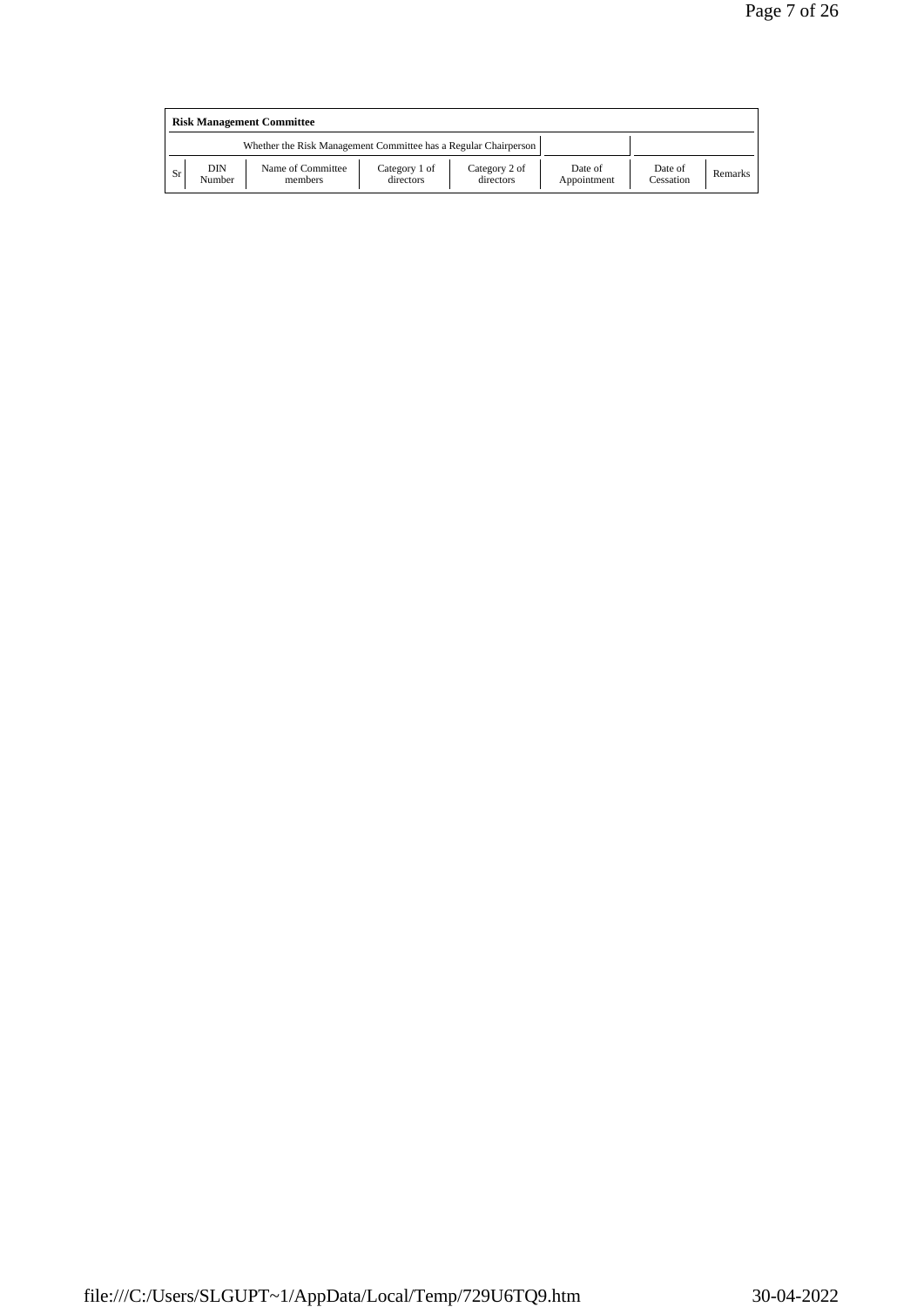| <b>Corporate Social Responsibility Committee</b> |               |                                                                                 |                            |                            |                        |                      |         |  |
|--------------------------------------------------|---------------|---------------------------------------------------------------------------------|----------------------------|----------------------------|------------------------|----------------------|---------|--|
|                                                  |               | Whether the Corporate Social Responsibility Committee has a Regular Chairperson |                            |                            |                        |                      |         |  |
| <b>Sr</b>                                        | DIN<br>Number | Name of Committee<br>members                                                    | Category 1 of<br>directors | Category 2 of<br>directors | Date of<br>Appointment | Date of<br>Cessation | Remarks |  |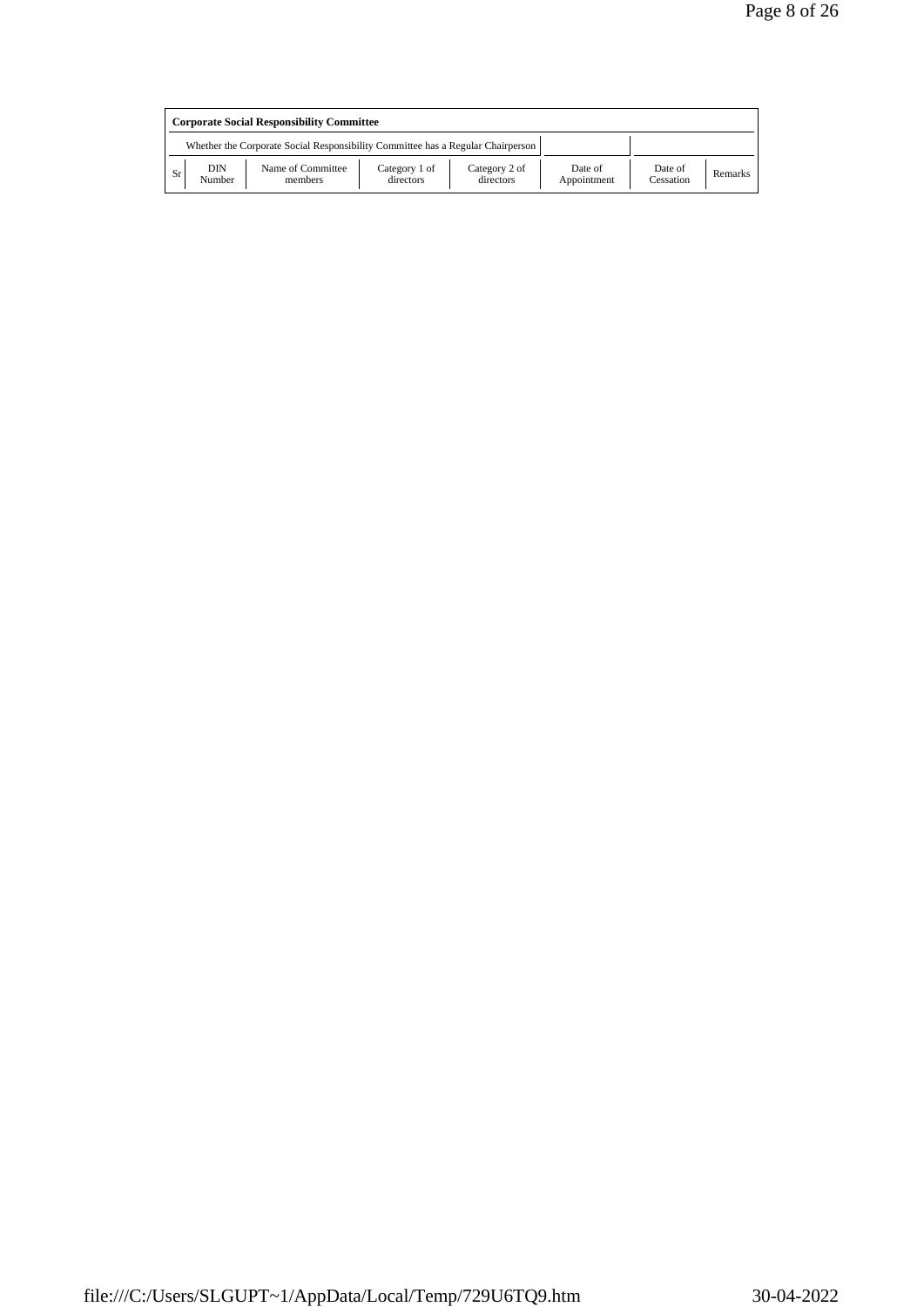|    | <b>Other Committee</b> |                              |                            |                            |                            |         |
|----|------------------------|------------------------------|----------------------------|----------------------------|----------------------------|---------|
| Sr | DIN<br>Number          | Name of Committee<br>members | Name of other<br>committee | Category 1 of<br>directors | Category 2 of<br>directors | Remarks |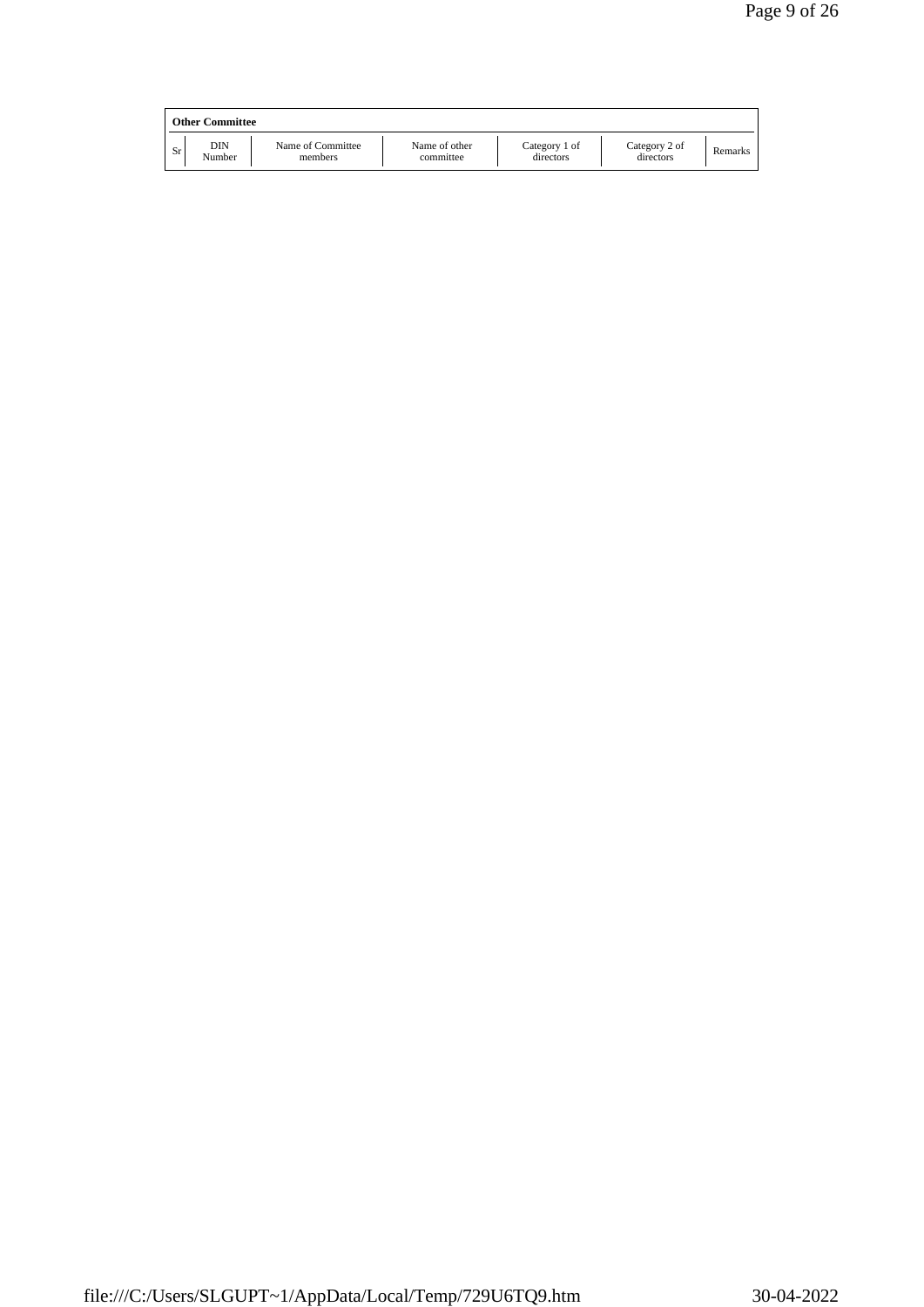| <b>Annexure 1</b>                         |                                                                   |                                                                  |                                                                      |                                       |                                                     |                                                                            |                                                                          |  |  |
|-------------------------------------------|-------------------------------------------------------------------|------------------------------------------------------------------|----------------------------------------------------------------------|---------------------------------------|-----------------------------------------------------|----------------------------------------------------------------------------|--------------------------------------------------------------------------|--|--|
| <b>Annexure 1</b>                         |                                                                   |                                                                  |                                                                      |                                       |                                                     |                                                                            |                                                                          |  |  |
| <b>III.</b> Meeting of Board of Directors |                                                                   |                                                                  |                                                                      |                                       |                                                     |                                                                            |                                                                          |  |  |
|                                           | Disclosure of notes on meeting of                                 | board of directors explanatory                                   |                                                                      |                                       |                                                     |                                                                            |                                                                          |  |  |
| Sr                                        | $Date(s)$ of<br>meeting (if<br>any) in the<br>previous<br>quarter | $Date(s)$ of<br>meeting (if<br>any) in the<br>current<br>quarter | Maximum gap<br>between any two<br>consecutive (in<br>number of days) | Notes for<br>not<br>providing<br>Date | Whether<br>requirement of<br>Quorum met<br>(Yes/No) | Number of<br>Directors present*<br>(other than<br>Independent<br>Director) | No. of<br>Independent<br><b>Directors</b><br>attending the<br>$meeting*$ |  |  |
|                                           | 08-11-2021                                                        |                                                                  |                                                                      |                                       | Yes                                                 | 2                                                                          | 2                                                                        |  |  |
| $\overline{c}$                            |                                                                   | 11-02-2022                                                       | 94                                                                   |                                       | Yes                                                 | $\overline{c}$                                                             |                                                                          |  |  |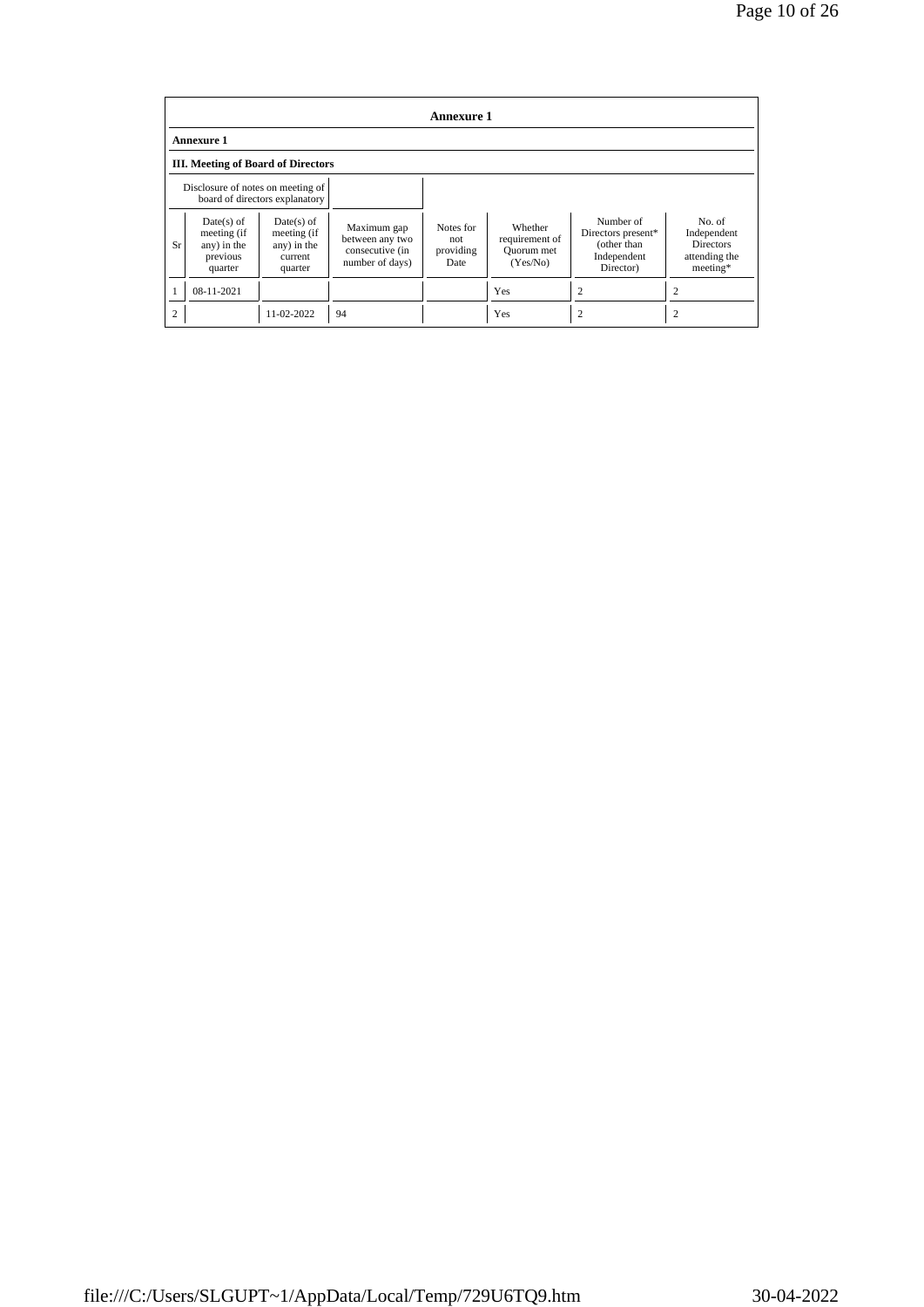|                | <b>Annexure 1</b>                                |                                                                                                                     |                                                                            |                               |                                       |                                                          |                                                                                      |                                                                        |  |  |
|----------------|--------------------------------------------------|---------------------------------------------------------------------------------------------------------------------|----------------------------------------------------------------------------|-------------------------------|---------------------------------------|----------------------------------------------------------|--------------------------------------------------------------------------------------|------------------------------------------------------------------------|--|--|
|                | <b>IV. Meeting of Committees</b>                 |                                                                                                                     |                                                                            |                               |                                       |                                                          |                                                                                      |                                                                        |  |  |
|                |                                                  |                                                                                                                     |                                                                            |                               |                                       | Disclosure of notes on meeting of committees explanatory |                                                                                      |                                                                        |  |  |
| Sr             | Name of<br>Committee                             | $Date(s)$ of<br>meeting (Enter<br>dates of Previous<br>quarter and<br>Current quarter in<br>chronological<br>order) | Maximum gap<br>between any<br>two<br>consecutive<br>(in number of<br>days) | Name of<br>other<br>committee | Reson for<br>not<br>providing<br>date | Whether<br>requirement<br>of Quorum<br>met (Yes/No)      | Number of<br><b>Directors</b><br>present* (other<br>than<br>Independent<br>Director) | No. of<br>Independent<br><b>Directors</b><br>attending the<br>meeting* |  |  |
| $\mathbf{1}$   | Audit<br>Committee                               | $08 - 11 - 2021$                                                                                                    |                                                                            |                               |                                       | Yes                                                      | 3                                                                                    | $\overline{c}$                                                         |  |  |
| $\overline{c}$ | Audit<br>Committee                               | 11-02-2022                                                                                                          | 94                                                                         |                               |                                       | Yes                                                      | $\mathbf{1}$                                                                         | 2                                                                      |  |  |
| 3              | Nomination<br>and<br>remuneration<br>committee   | $08 - 11 - 2021$                                                                                                    |                                                                            |                               |                                       | Yes                                                      | 3                                                                                    | 2                                                                      |  |  |
| $\overline{4}$ | Nomination<br>and<br>remuneration<br>committee   | 11-02-2022                                                                                                          | 94                                                                         |                               |                                       | Yes                                                      | $\mathbf{1}$                                                                         | $\overline{c}$                                                         |  |  |
| 5              | <b>Stakeholders</b><br>Relationship<br>Committee | $08 - 11 - 2021$                                                                                                    |                                                                            |                               |                                       | Yes                                                      | $\overline{c}$                                                                       | 1                                                                      |  |  |
| 6              | <b>Stakeholders</b><br>Relationship<br>Committee | 11-02-2022                                                                                                          | 94                                                                         |                               |                                       | Yes                                                      | $\overline{c}$                                                                       | 1                                                                      |  |  |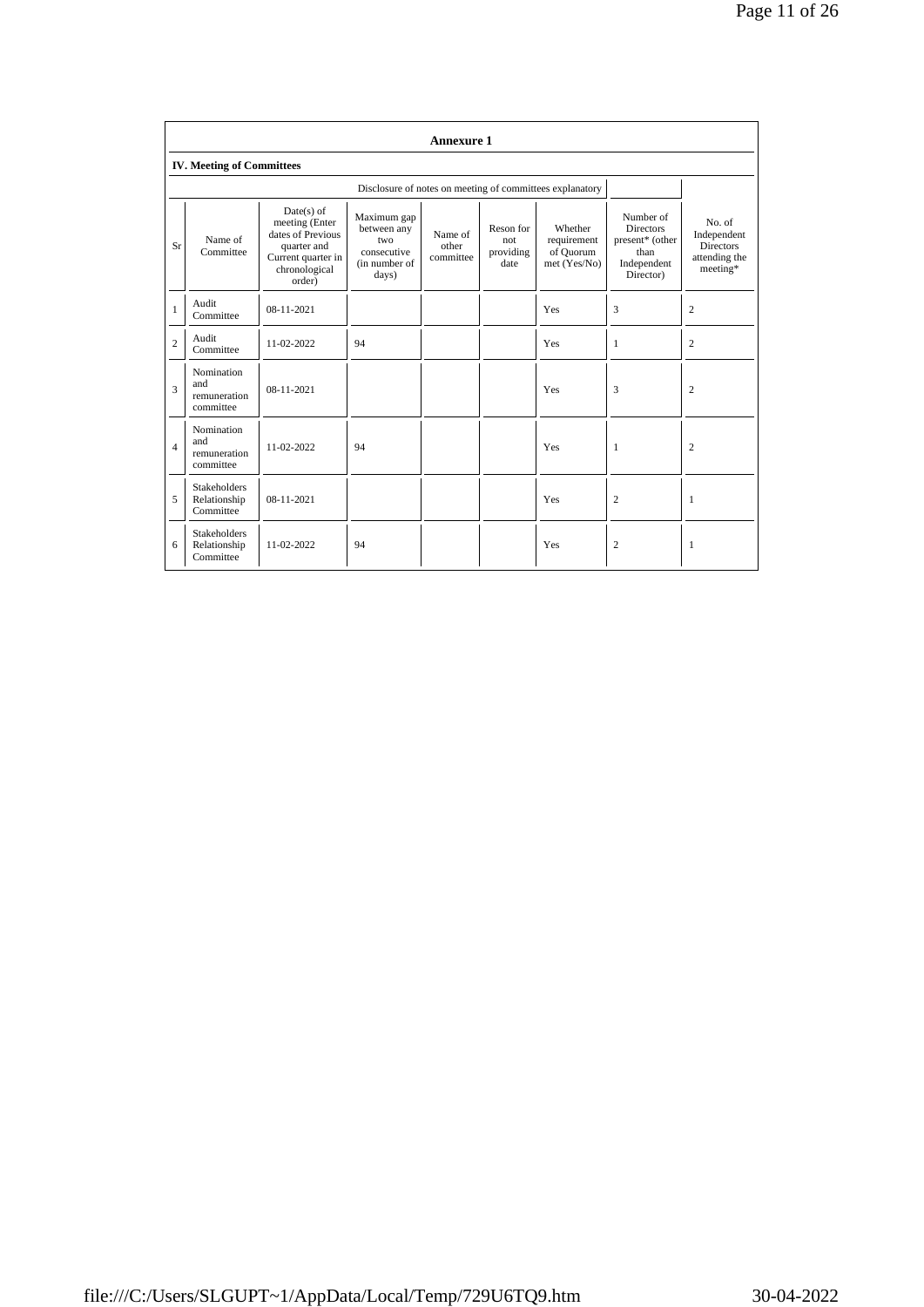|    | Annexure 1                                                                                                |                                  |                                                                    |  |  |  |  |  |
|----|-----------------------------------------------------------------------------------------------------------|----------------------------------|--------------------------------------------------------------------|--|--|--|--|--|
|    | <b>V. Related Party Transactions</b>                                                                      |                                  |                                                                    |  |  |  |  |  |
| Sr | Subject                                                                                                   | Compliance status<br>(Yes/No/NA) | If status is "No" details of non-<br>compliance may be given here. |  |  |  |  |  |
|    | Whether prior approval of audit committee obtained                                                        | <b>NA</b>                        |                                                                    |  |  |  |  |  |
|    | Whether shareholder approval obtained for material RPT                                                    | <b>NA</b>                        |                                                                    |  |  |  |  |  |
| 3  | Whether details of RPT entered into pursuant to omnibus<br>approval have been reviewed by Audit Committee | <b>NA</b>                        |                                                                    |  |  |  |  |  |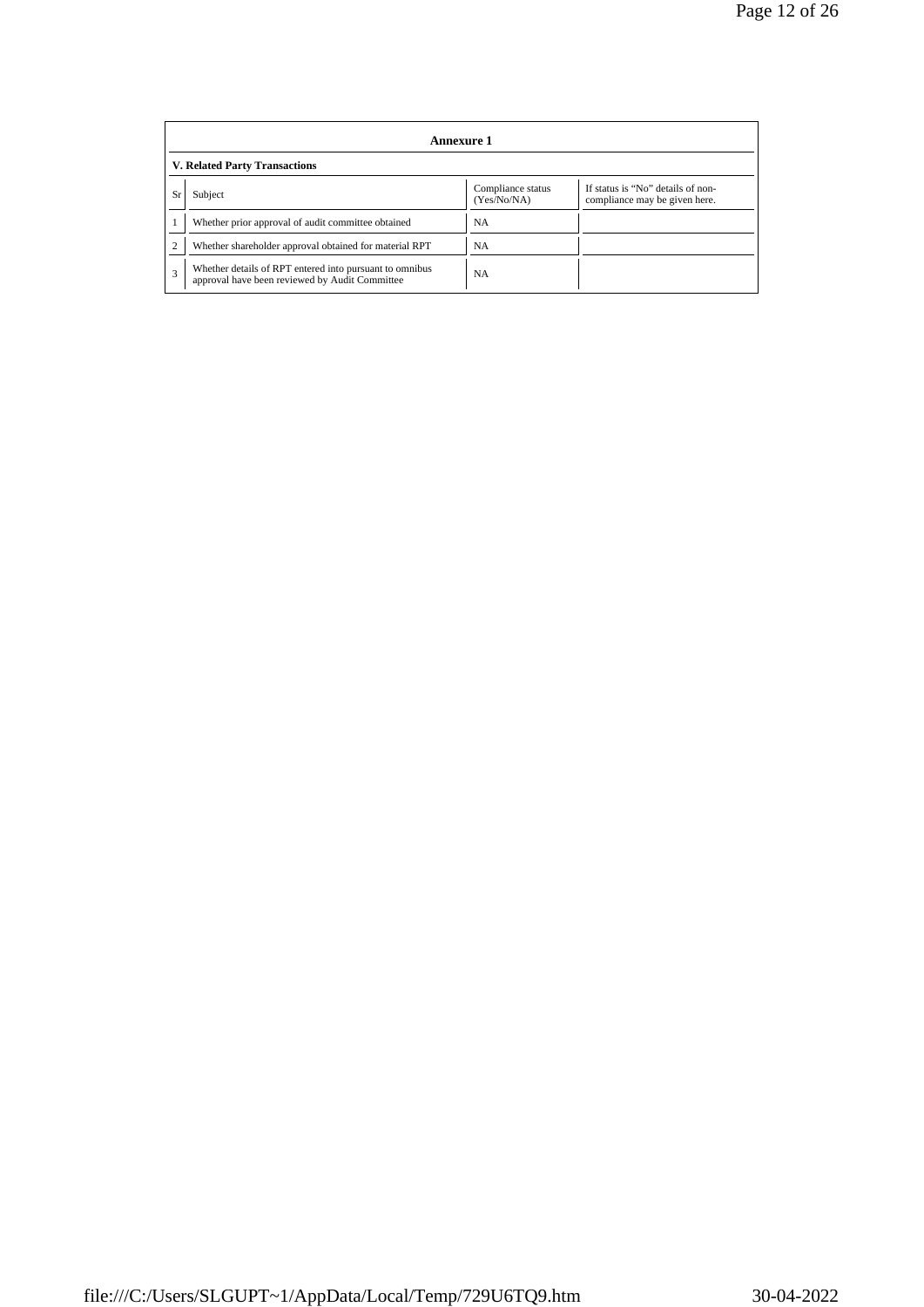|                | <b>Annexure 1</b>                                                                                                                                                                                               |                               |
|----------------|-----------------------------------------------------------------------------------------------------------------------------------------------------------------------------------------------------------------|-------------------------------|
|                | <b>VI.</b> Affirmations                                                                                                                                                                                         |                               |
| Sr             | Subject                                                                                                                                                                                                         | Compliance status<br>(Yes/No) |
|                | The composition of Board of Directors is in terms of SEBI (Listing obligations and disclosure requirements)<br>Regulations, 2015                                                                                | Yes                           |
| $\overline{c}$ | The composition of the following committees is in terms of SEBI(Listing obligations and disclosure<br>requirements) Regulations, 2015 a. Audit Committee                                                        | Yes                           |
| 3              | The composition of the following committees is in terms of SEBI(Listing obligations and disclosure<br>requirements) Regulations, 2015. b. Nomination & remuneration committee                                   | Yes                           |
| $\overline{4}$ | The composition of the following committees is in terms of SEBI(Listing obligations and disclosure<br>requirements) Regulations, 2015. c. Stakeholders relationship committee                                   | Yes                           |
| 5              | The composition of the following committees is in terms of SEBI(Listing obligations and disclosure<br>requirements) Regulations, 2015. d. Risk management committee (applicable to the top 500 listed entities) | <b>NA</b>                     |
| 6              | The committee members have been made aware of their powers, role and responsibilities as specified in SEBI<br>(Listing obligations and disclosure requirements) Regulations, 2015.                              | Yes                           |
| $\overline{7}$ | The meetings of the board of directors and the above committees have been conducted in the manner as<br>specified in SEBI (Listing obligations and disclosure requirements) Regulations, 2015.                  | Yes                           |
| 8              | This report and/or the report submitted in the previous quarter has been placed before Board of Directors.                                                                                                      | Yes                           |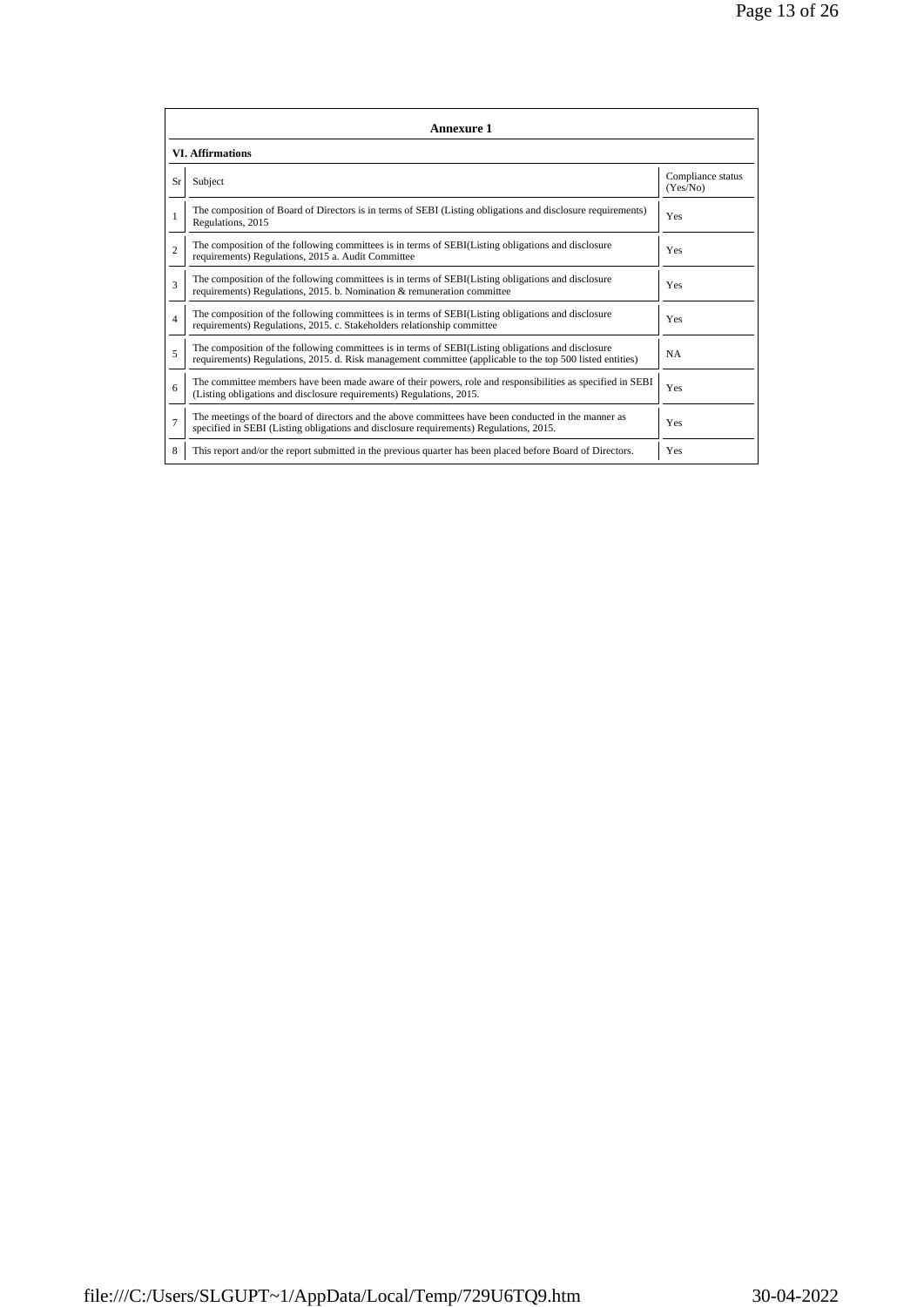|    | <b>Annexure 1</b> |                    |  |  |  |
|----|-------------------|--------------------|--|--|--|
| Sr | Subject           | Compliance status  |  |  |  |
|    | Name of signatory | <b>SUMIT GUPTA</b> |  |  |  |
|    | Designation       | Director           |  |  |  |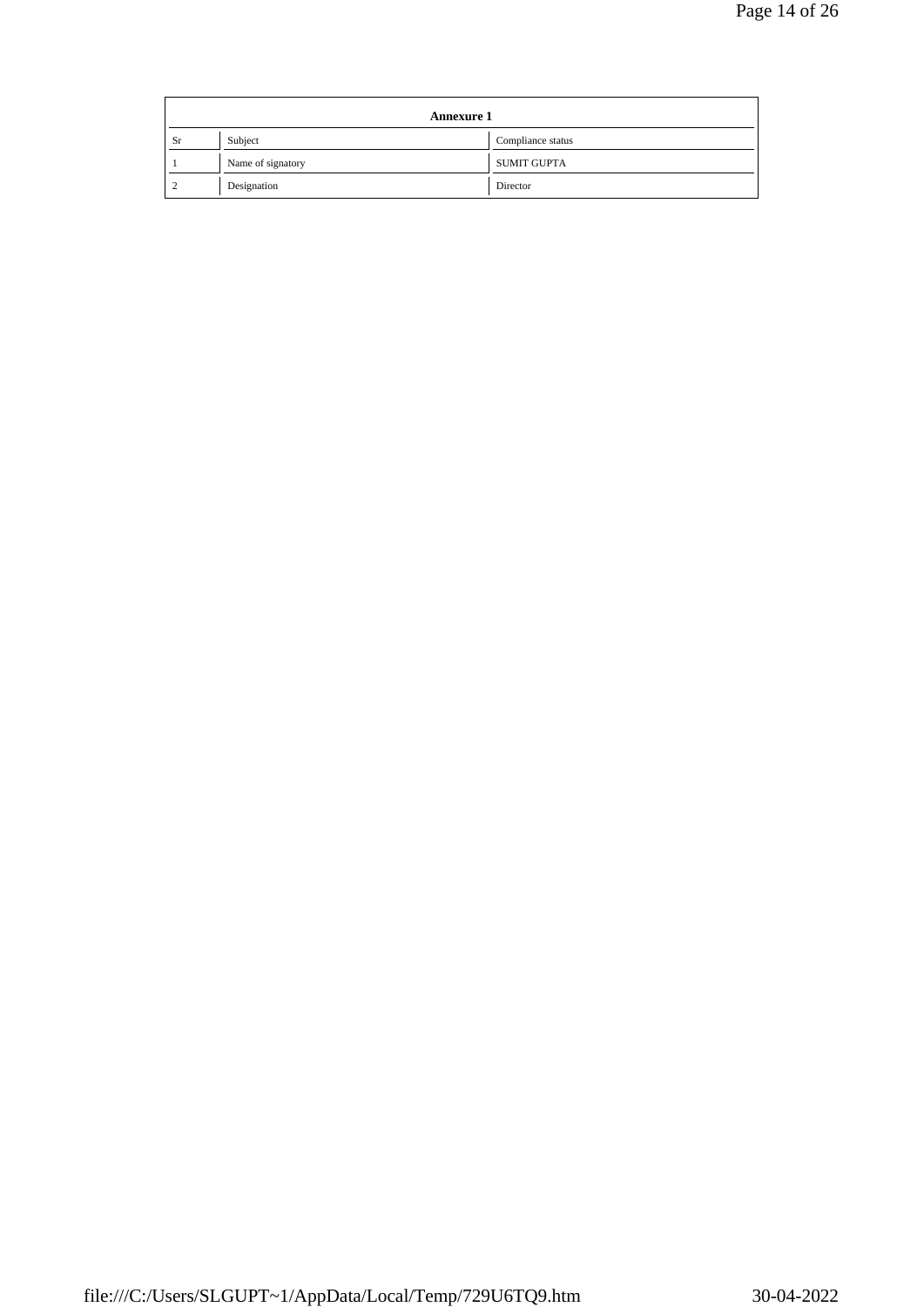|                | <b>Annexure II</b>                                                                                              |                                  |                                                                    |                 |  |
|----------------|-----------------------------------------------------------------------------------------------------------------|----------------------------------|--------------------------------------------------------------------|-----------------|--|
|                | Annexure II to be submitted by listed entity at the end of the financial year (for the whole of financial year) |                                  |                                                                    |                 |  |
|                | I. Disclosure on website in terms of Listing Regulations                                                        |                                  |                                                                    |                 |  |
| Sr             | Item                                                                                                            | Compliance status<br>(Yes/No/NA) | If status is "No" details of non-<br>compliance may be given here. | Web address     |  |
| 1              | Details of business                                                                                             | Yes                              |                                                                    | www.swagtam.com |  |
| $\overline{2}$ | Terms and conditions of appointment of<br>independent directors                                                 | Yes                              |                                                                    | www.swagtam.com |  |
| 3              | Composition of various committees of<br>board of directors                                                      | Yes                              |                                                                    | www.swagtam.com |  |
| $\overline{4}$ | Code of conduct of board of directors and<br>senior management personnel                                        | Yes                              |                                                                    | www.swagtam.com |  |
| 5              | Details of establishment of vigil<br>mechanism/Whistle Blower policy                                            | Yes                              |                                                                    | www.swagtam.com |  |
| 6              | Criteria of making payments to non-<br>executive directors                                                      | <b>NA</b>                        |                                                                    |                 |  |
| $\overline{7}$ | Policy on dealing with related party<br>transactions                                                            | Yes                              |                                                                    | www.swagtam.com |  |
| 8              | Policy for determining 'material'<br>subsidiaries                                                               | <b>NA</b>                        |                                                                    |                 |  |
| $\overline{Q}$ | Details of familiarization programmes<br>imparted to independent directors                                      | Yes                              |                                                                    | www.swagtam.com |  |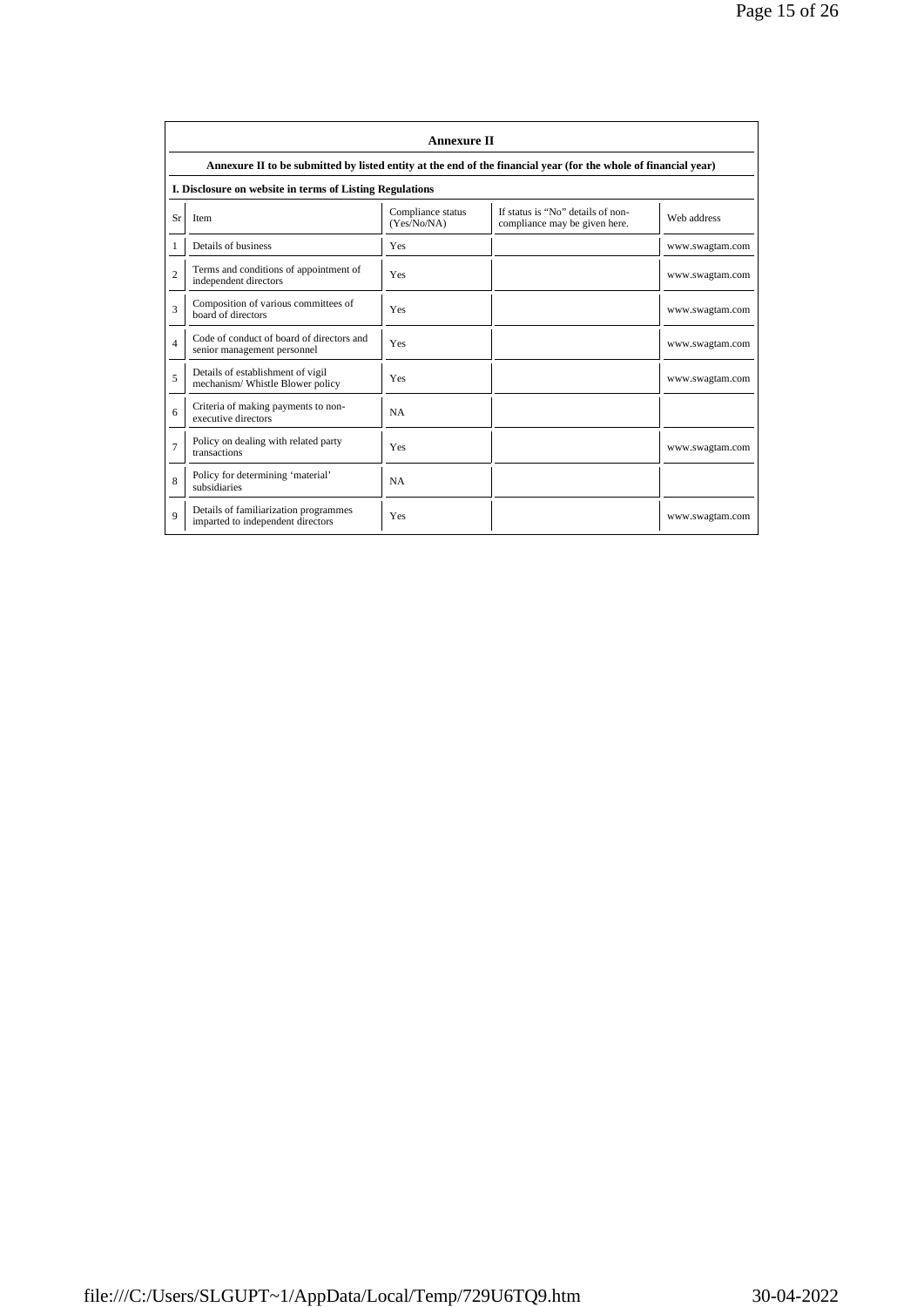|    | <b>Annexure II</b>                                                                                                                                                                              |                                  |                                                                      |                 |  |
|----|-------------------------------------------------------------------------------------------------------------------------------------------------------------------------------------------------|----------------------------------|----------------------------------------------------------------------|-----------------|--|
|    | Annexure II to be submitted by listed entity at the end of the financial year (for the whole of financial year)                                                                                 |                                  |                                                                      |                 |  |
|    | I. Disclosure on website in terms of Listing Regulations                                                                                                                                        |                                  |                                                                      |                 |  |
| Sr | Item                                                                                                                                                                                            | Compliance status<br>(Yes/No/NA) | If status is "No" details<br>of non-compliance may<br>be given here. | Web address     |  |
| 10 | Contact information of the designated officials of the listed<br>entity who are responsible for assisting and handling<br>investor grievances                                                   | Yes                              |                                                                      | www.swagtam.com |  |
| 11 | email address for grievance redressal and other relevant<br>details                                                                                                                             | Yes                              |                                                                      | www.swagtam.com |  |
| 12 | <b>Financial results</b>                                                                                                                                                                        | Yes                              |                                                                      | www.swagtam.com |  |
| 13 | Shareholding pattern                                                                                                                                                                            | Yes                              |                                                                      | www.swagtam.com |  |
| 14 | Details of agreements entered into with the media<br>companies and/or their associates                                                                                                          | NA                               |                                                                      |                 |  |
| 15 | Schedule of analyst or institutional investor meet and<br>presentations made by the listed entity to analysts or<br>institutional investors simultaneously with submission to<br>stock exchange | <b>NA</b>                        |                                                                      |                 |  |
| 16 | New name and the old name of the listed entity                                                                                                                                                  | <b>NA</b>                        |                                                                      |                 |  |
| 17 | Advertisements as per regulation 47 (1)                                                                                                                                                         | Yes                              |                                                                      | www.swagtam.com |  |
| 18 | Credit rating or revision in credit rating obtained                                                                                                                                             | <b>NA</b>                        |                                                                      |                 |  |
| 19 | Separate audited financial statements of each subsidiary of<br>the listed entity in respect of a relevant financial year                                                                        | <b>NA</b>                        |                                                                      |                 |  |
| 20 | Whether company has provided information under separate<br>section on its website as per Regulation 46(2)                                                                                       | <b>NA</b>                        |                                                                      |                 |  |
| 21 | Materiality Policy as per Regulation 30                                                                                                                                                         | <b>NA</b>                        |                                                                      |                 |  |
| 22 | Dividend Distribution policy as per Regulation 43A (as<br>applicable)                                                                                                                           | <b>NA</b>                        |                                                                      |                 |  |
| 23 | It is certified that these contents on the website of the listed<br>entity are correct                                                                                                          | Yes                              |                                                                      | www.swagtam.com |  |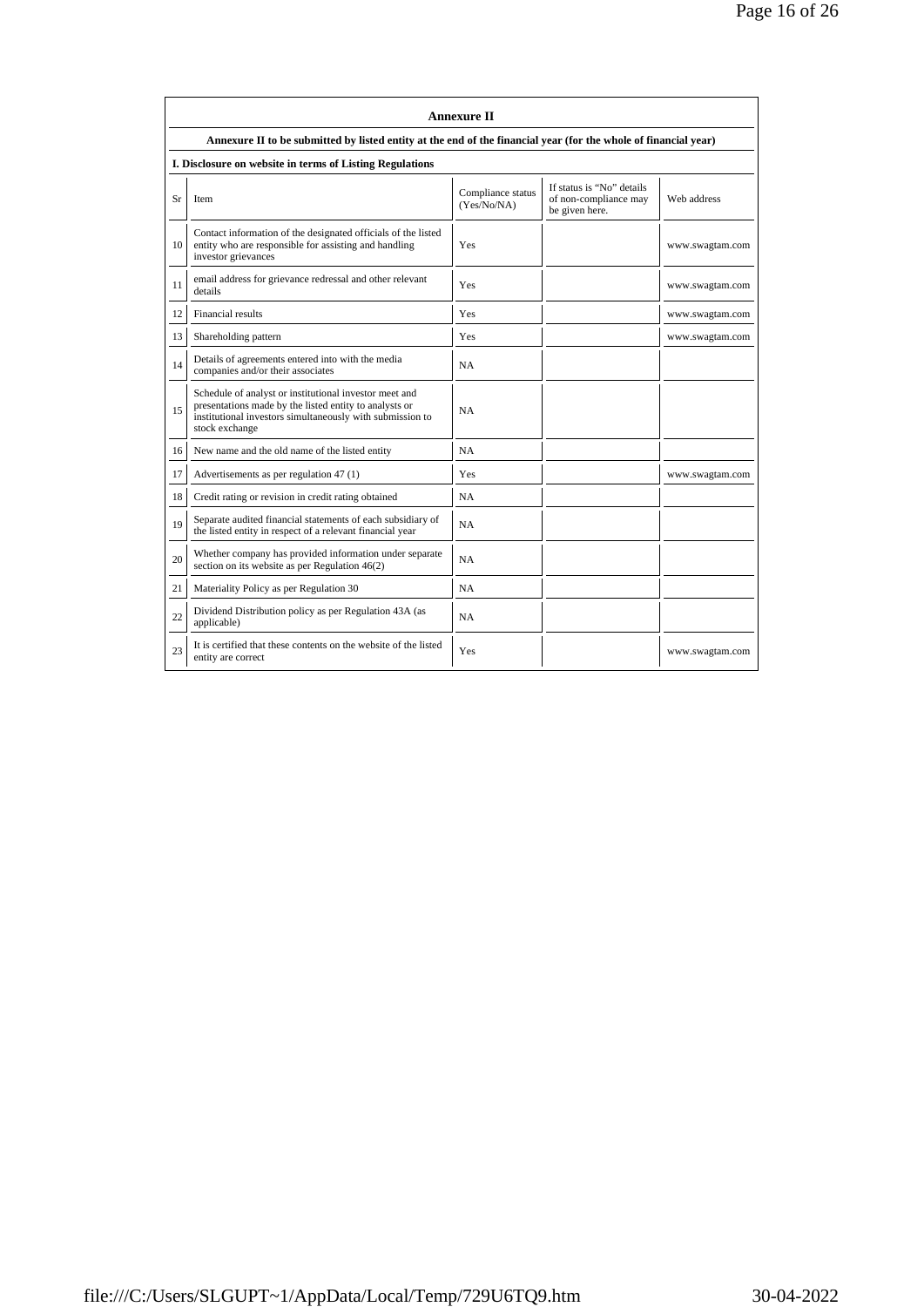|                | <b>Annexure II</b>                                                                                                      |                           |                                  |                                                                    |  |
|----------------|-------------------------------------------------------------------------------------------------------------------------|---------------------------|----------------------------------|--------------------------------------------------------------------|--|
|                | <b>II. Annual Affirmations</b>                                                                                          |                           |                                  |                                                                    |  |
| Sr             | Particulars                                                                                                             | Regulation<br>Number      | Compliance status<br>(Yes/No/NA) | If status is "No" details of non-<br>compliance may be given here. |  |
| 1              | Independent director(s) have been appointed in terms<br>of specified criteria of 'independence' and/or<br>'eligibility' | $16(1)(b)$ & 25<br>(6)    | Yes                              |                                                                    |  |
| $\overline{2}$ | Board composition                                                                                                       | 17(1), 17(1A)<br>& 17(1B) | Yes                              |                                                                    |  |
| 3              | Meeting of Board of directors                                                                                           | 17(2)                     | Yes                              |                                                                    |  |
| $\overline{4}$ | Quorum of Board meeting                                                                                                 | 17(2A)                    | Yes                              |                                                                    |  |
| 5              | Review of Compliance Reports                                                                                            | 17(3)                     | Yes                              |                                                                    |  |
| 6              | Plans for orderly succession for appointments                                                                           | 17(4)                     | Yes                              |                                                                    |  |
| $\overline{7}$ | Code of Conduct                                                                                                         | 17(5)                     | Yes                              |                                                                    |  |
| 8              | Fees/compensation                                                                                                       | 17(6)                     | Yes                              |                                                                    |  |
| 9              | Minimum Information                                                                                                     | 17(7)                     | Yes                              |                                                                    |  |
| 10             | Compliance Certificate                                                                                                  | 17(8)                     | Yes                              |                                                                    |  |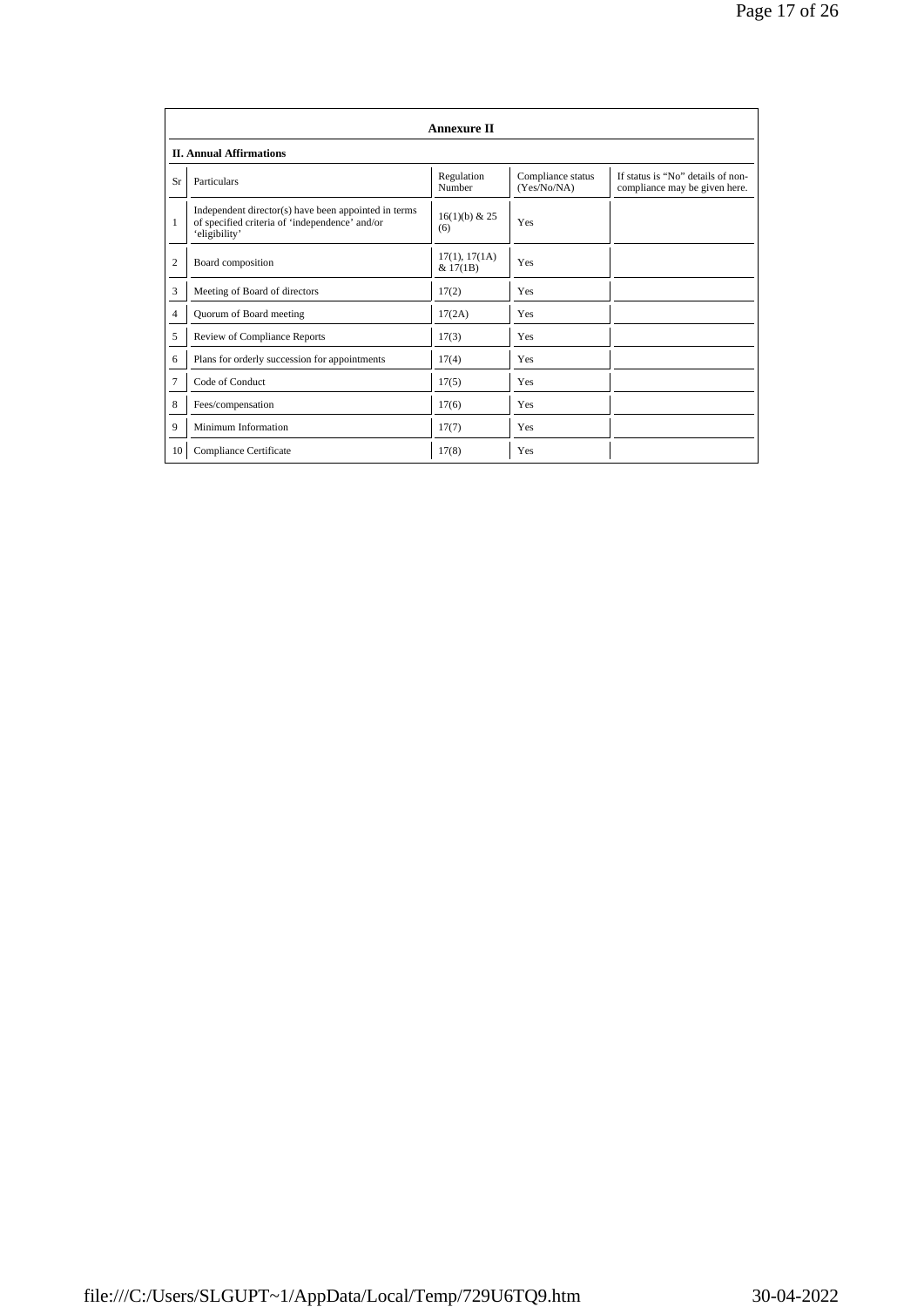|    | <b>Annexure II</b>                                         |                            |                                  |                                                                    |  |
|----|------------------------------------------------------------|----------------------------|----------------------------------|--------------------------------------------------------------------|--|
|    | <b>II. Annual Affirmations</b>                             |                            |                                  |                                                                    |  |
| Sr | Particulars                                                | Regulation<br>Number       | Compliance status<br>(Yes/No/NA) | If status is "No" details of non-<br>compliance may be given here. |  |
| 11 | Risk Assessment & Management                               | 17(9)                      | Yes                              |                                                                    |  |
| 12 | Performance Evaluation of Independent<br><b>Directors</b>  | 17(10)                     | Yes                              |                                                                    |  |
| 13 | Recommendation of Board                                    | 17(11)                     | Yes                              |                                                                    |  |
| 14 | Maximum number of Directorships                            | 17A                        | <b>Yes</b>                       |                                                                    |  |
| 15 | Composition of Audit Committee                             | 18(1)                      | <b>Yes</b>                       |                                                                    |  |
| 16 | Meeting of Audit Committee                                 | 18(2)                      | <b>Yes</b>                       |                                                                    |  |
| 17 | Composition of nomination &<br>remuneration committee      | 19(1) & (2)                | Yes                              |                                                                    |  |
| 18 | Quorum of Nomination and Remuneration<br>Committee meeting | 19(2A)                     | Yes                              |                                                                    |  |
| 19 | Meeting of Nomination and Remuneration<br>Committee        | 19(3A)                     | Yes                              |                                                                    |  |
| 20 | Composition of Stakeholder Relationship<br>Committee       | $20(1), 20(2)$ &<br>20(2A) | Yes                              |                                                                    |  |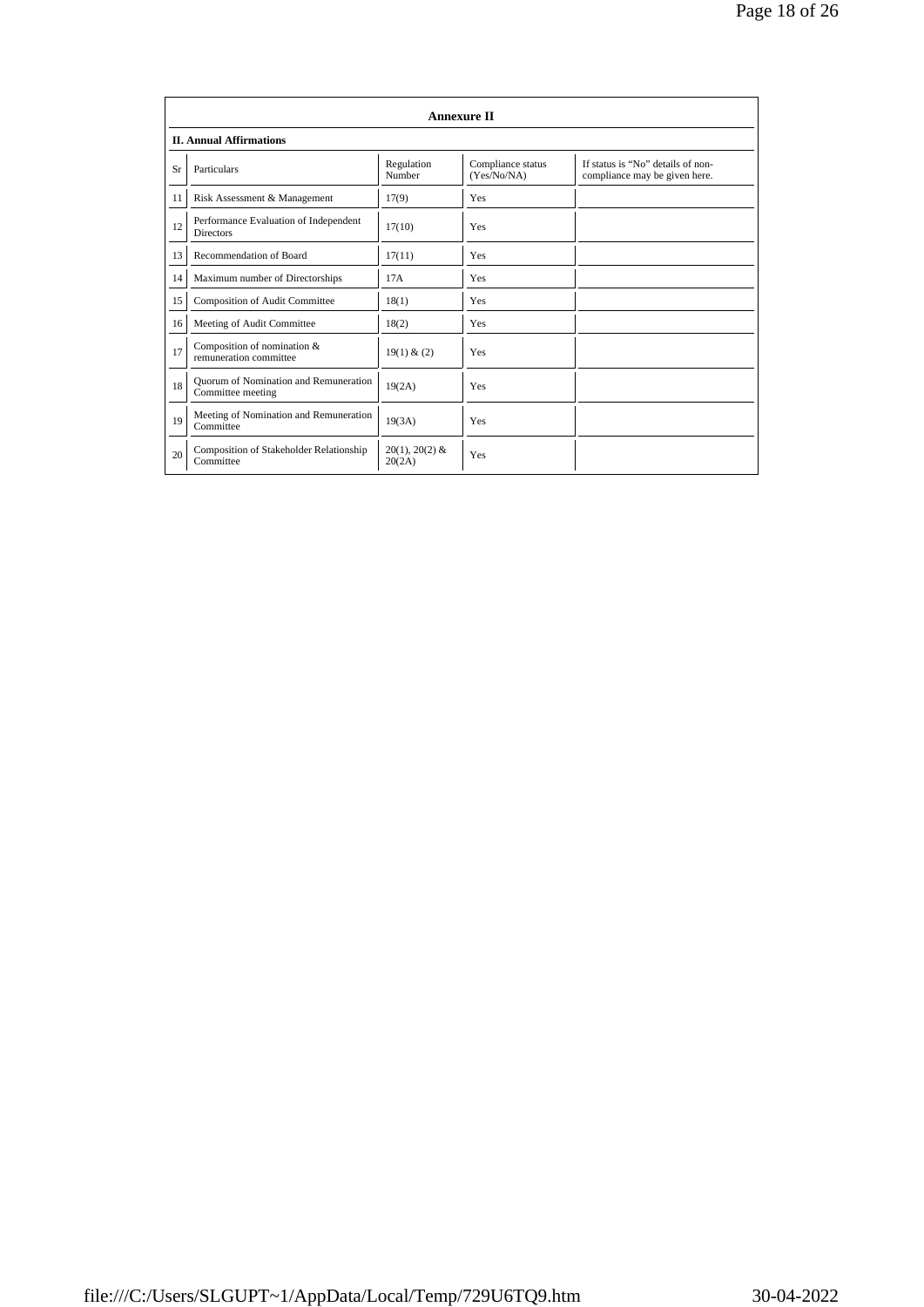|    | <b>Annexure II</b>                                                                     |                                                 |                                  |                                                                    |  |  |
|----|----------------------------------------------------------------------------------------|-------------------------------------------------|----------------------------------|--------------------------------------------------------------------|--|--|
|    | <b>II. Annual Affirmations</b>                                                         |                                                 |                                  |                                                                    |  |  |
| Sr | Particulars                                                                            | Regulation<br>Number                            | Compliance status<br>(Yes/No/NA) | If status is "No" details of non-<br>compliance may be given here. |  |  |
| 21 | Meeting of Stakeholders Relationship<br>Committee                                      | 20(3A)                                          | Yes                              |                                                                    |  |  |
| 22 | Composition and role of risk management<br>committee                                   | 21(1), (2), (3), (4)                            | <b>NA</b>                        |                                                                    |  |  |
| 23 | Meeting of Risk Management Committee                                                   | 21(3A)                                          | <b>NA</b>                        |                                                                    |  |  |
| 24 | Vigil Mechanism                                                                        | 22                                              | Yes                              |                                                                    |  |  |
| 25 | Policy for related party Transaction                                                   | $23(1)$ , $(1A)$ , $(5)$ , $(6)$ ,<br>(7) & (8) | Yes                              |                                                                    |  |  |
| 26 | Prior or Omnibus approval of Audit<br>Committee for all related party transactions     | 23(2), (3)                                      | Yes                              |                                                                    |  |  |
| 27 | Approval for material related party<br>transactions                                    | 23(4)                                           | Yes                              |                                                                    |  |  |
| 28 | Disclosure of related party transactions on<br>consolidated basis                      | 23(9)                                           | Yes                              |                                                                    |  |  |
| 29 | Composition of Board of Directors of unlisted<br>material Subsidiary                   | 24(1)                                           | <b>NA</b>                        |                                                                    |  |  |
| 30 | Other Corporate Governance requirements<br>with respect to subsidiary of listed entity | $24(2),(3),(4),(5)$ &<br>(6)                    | <b>NA</b>                        |                                                                    |  |  |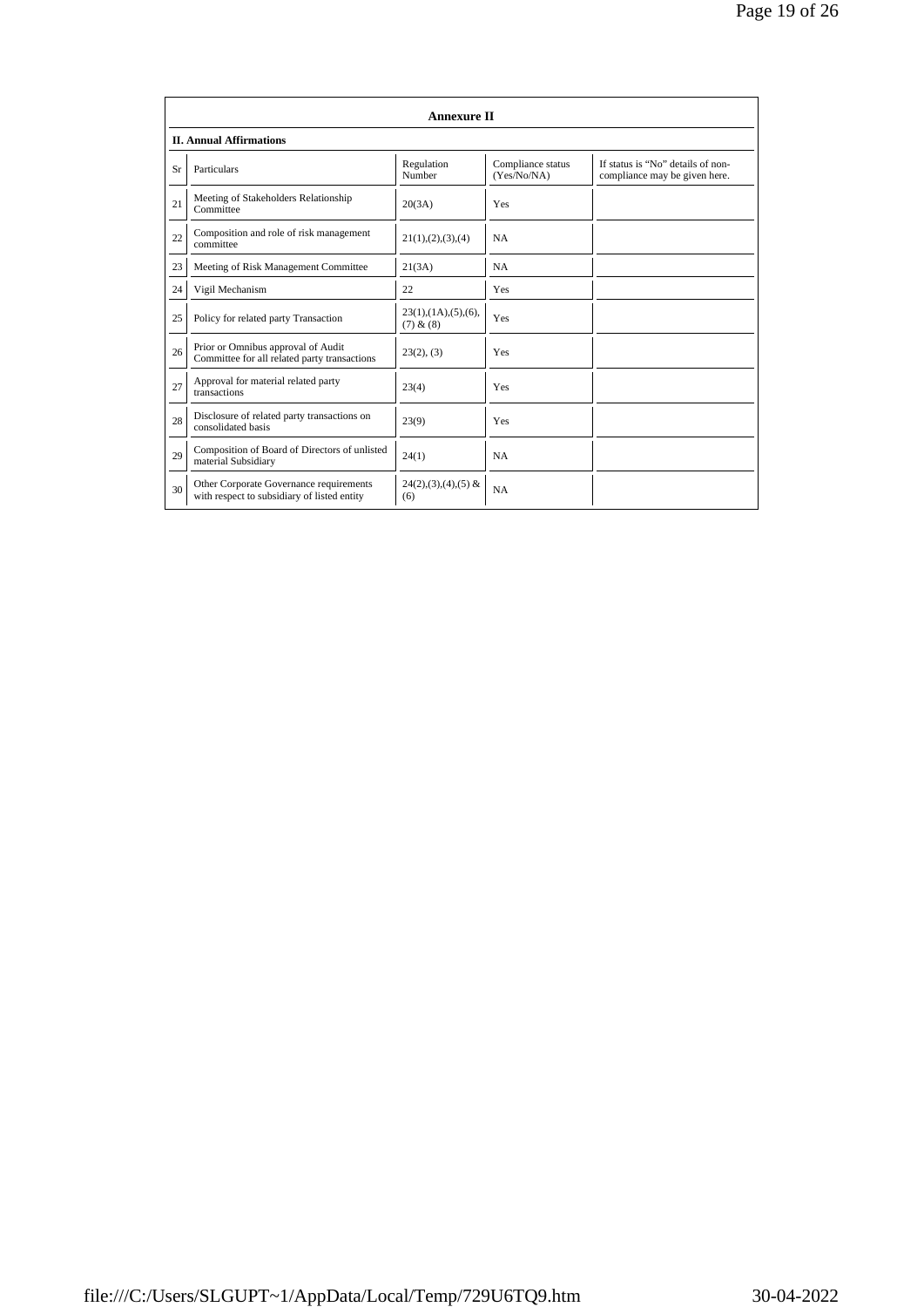|    | <b>Annexure II</b><br><b>II. Annual Affirmations</b>                                                                    |                      |                                  |                                                                    |  |
|----|-------------------------------------------------------------------------------------------------------------------------|----------------------|----------------------------------|--------------------------------------------------------------------|--|
| Sr | Particulars                                                                                                             | Regulation<br>Number | Compliance status<br>(Yes/No/NA) | If status is "No" details of non-<br>compliance may be given here. |  |
| 31 | Annual Secretarial Compliance Report                                                                                    | 24(A)                | Yes                              |                                                                    |  |
| 32 | Alternate Director to Independent Director                                                                              | 25(1)                | <b>NA</b>                        |                                                                    |  |
| 33 | <b>Maximum Tenure</b>                                                                                                   | 25(2)                | Yes                              |                                                                    |  |
| 34 | Meeting of independent directors                                                                                        | 25(3) & (4)          | Yes                              |                                                                    |  |
| 35 | Familiarization of independent directors                                                                                | 25(7)                | Yes                              |                                                                    |  |
| 36 | Declaration from Independent Director                                                                                   | 25(8) & (9)          | Yes                              |                                                                    |  |
| 37 | D & O Insurance for Independent Directors                                                                               | 25(10)               | <b>NA</b>                        |                                                                    |  |
| 38 | Memberships in Committees                                                                                               | 26(1)                | Yes                              |                                                                    |  |
| 39 | Affirmation with compliance to code of conduct from<br>members of Board of Directors and Senior management<br>personnel | 26(3)                | Yes                              |                                                                    |  |
| 40 | Disclosure of Shareholding by Non-Executive Directors                                                                   | 26(4)                | Yes                              |                                                                    |  |
| 41 | Policy with respect to Obligations of directors and senior<br>management                                                | $26(2)$ & $26(5)$    | Yes                              |                                                                    |  |
|    | Any other information to be provided - Add Notes                                                                        |                      |                                  |                                                                    |  |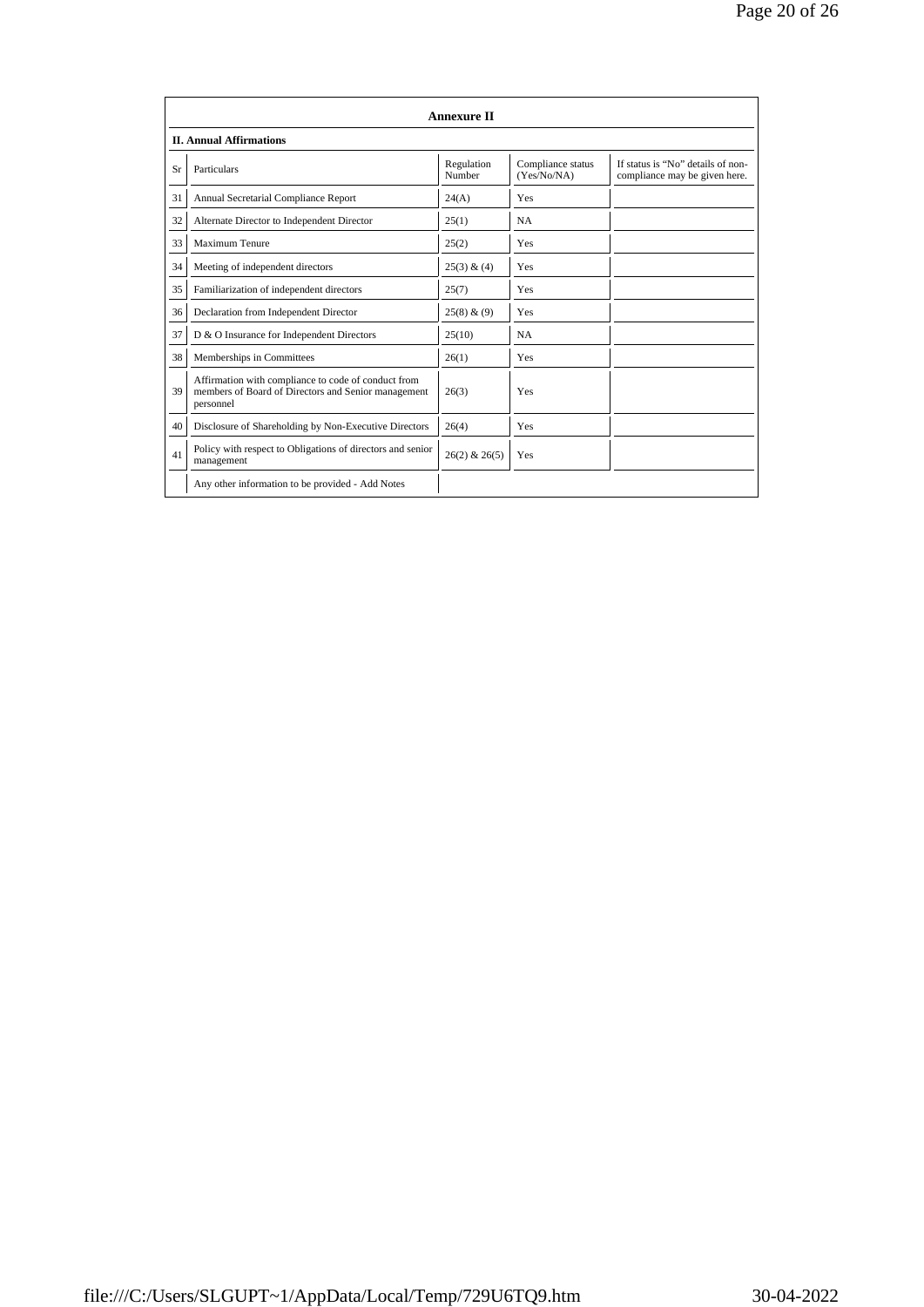| Annexure II |                   |                                          |  |
|-------------|-------------------|------------------------------------------|--|
|             | Name of signatory | <b>VIJAY KUMAR SHARMA</b>                |  |
|             | Designation       | Company Secretary and Compliance Officer |  |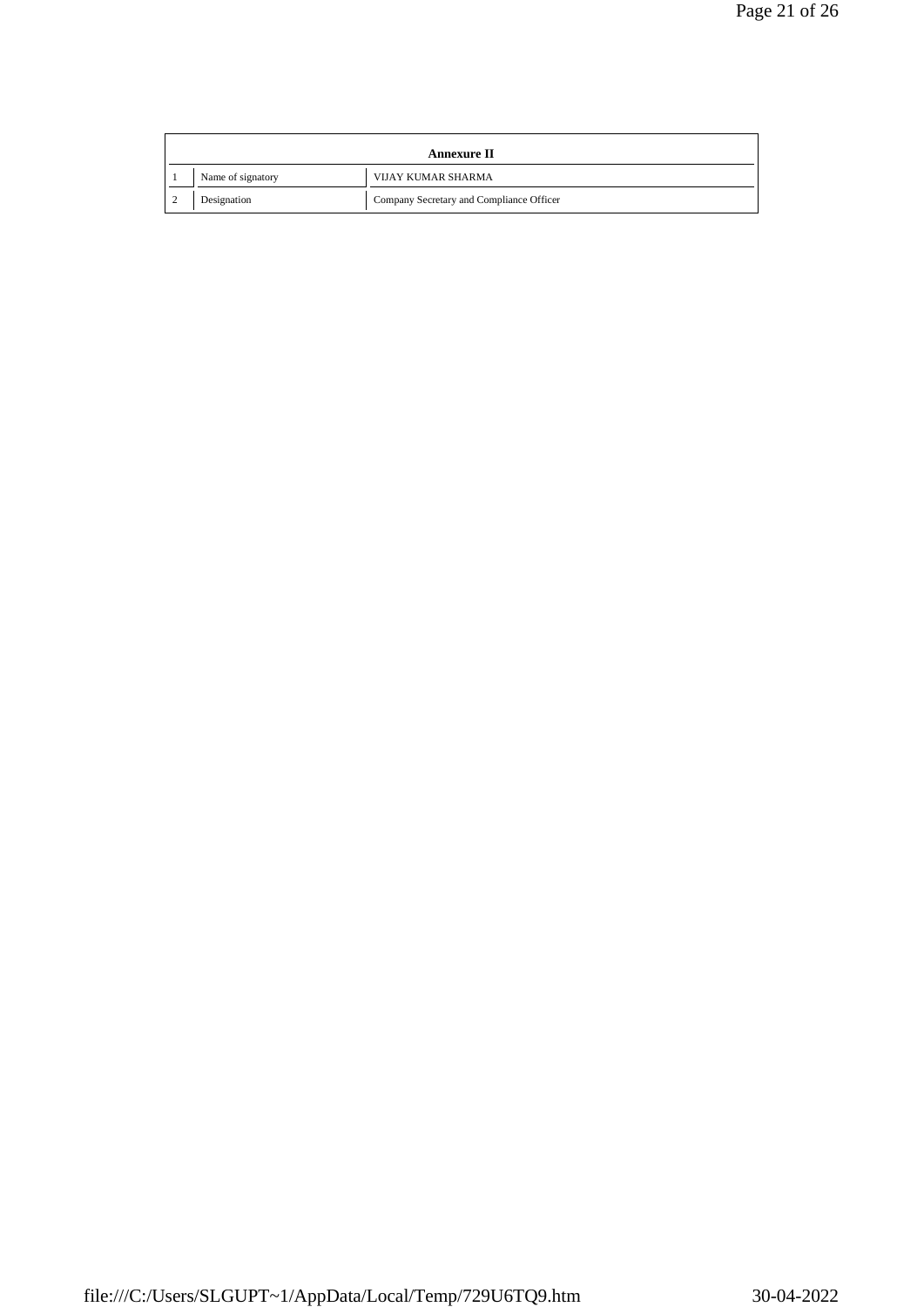|     | Annexure II                                                                                                                                                           |                                         |  |  |  |
|-----|-----------------------------------------------------------------------------------------------------------------------------------------------------------------------|-----------------------------------------|--|--|--|
|     | <b>III.</b> Affirmations                                                                                                                                              |                                         |  |  |  |
| Sr. | <b>Particulars</b>                                                                                                                                                    | <b>Compliance status</b><br>(Yes/No/NA) |  |  |  |
|     | The Listed Entity has approved Material Subsidiary Policy and the Corporate Governance requirements<br>with respect to subsidiary of Listed Entity have been complied | <b>NA</b>                               |  |  |  |
|     | Any other information to be provided                                                                                                                                  |                                         |  |  |  |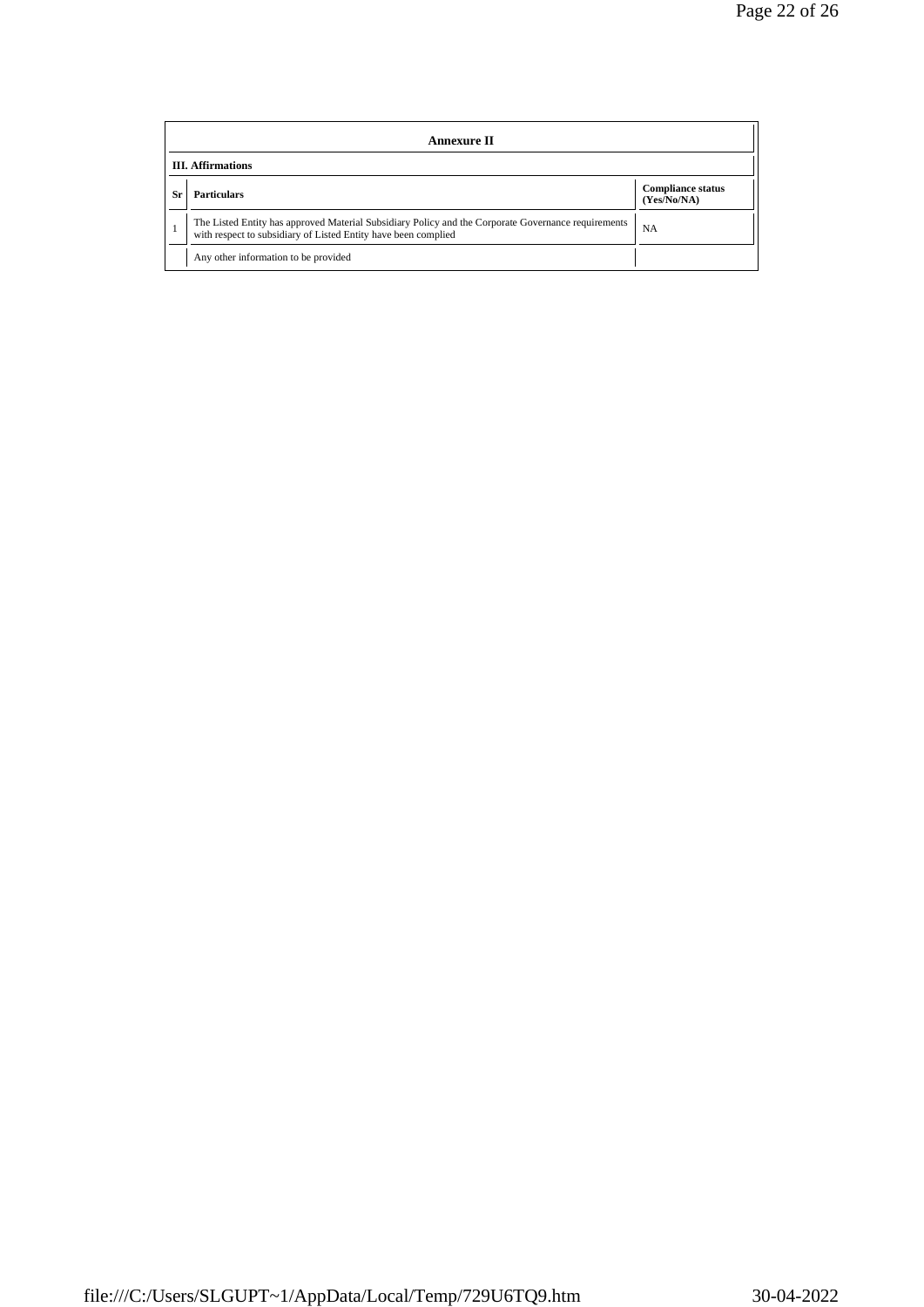| Annexure II |                   |                                          |  |
|-------------|-------------------|------------------------------------------|--|
|             | Name of signatory | <b>VIJAY KUMAR SHARMA</b>                |  |
|             | Designation       | Company Secretary and Compliance Officer |  |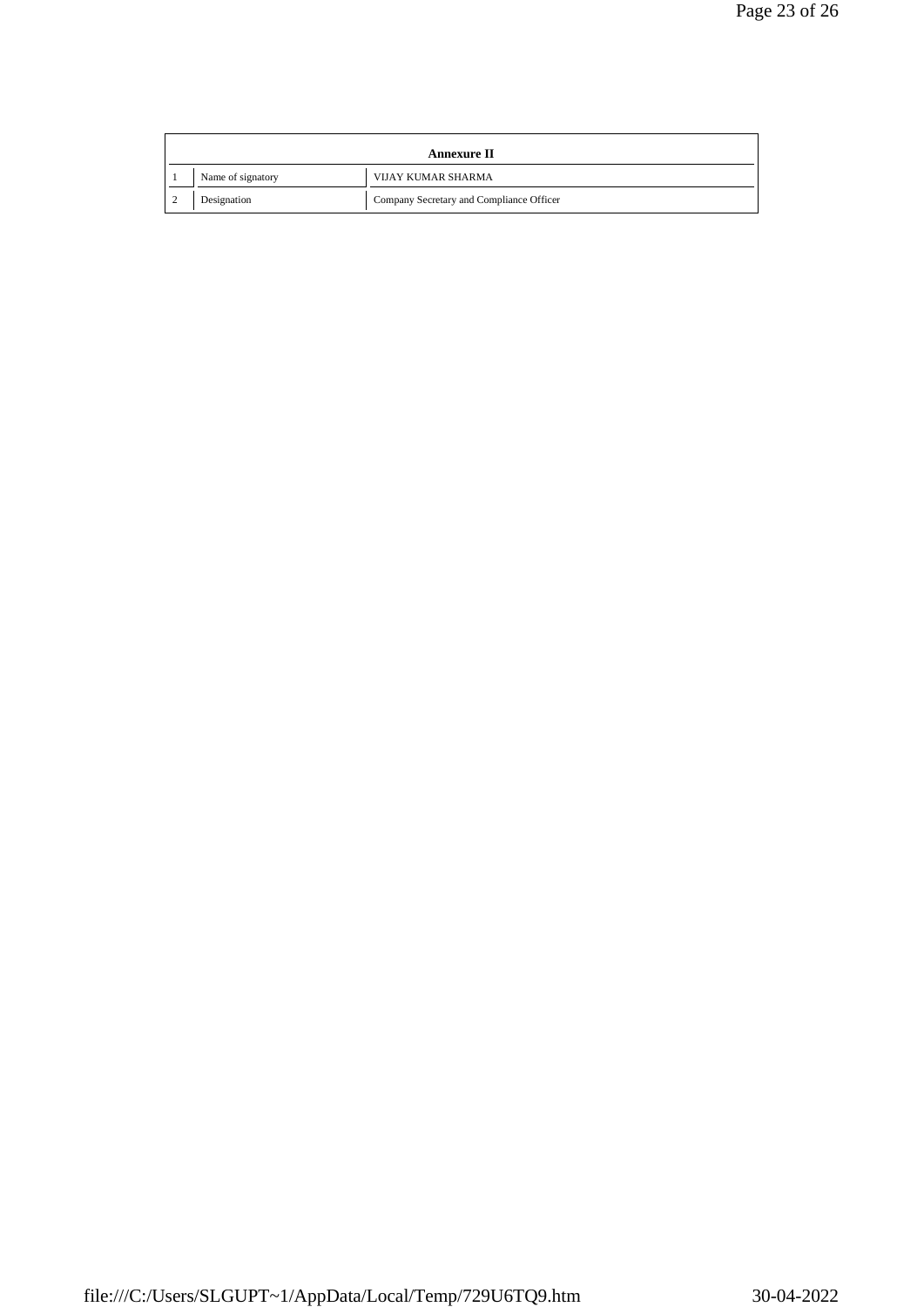| <b>Additional Half yearly Disclosure</b> |                        |  |
|------------------------------------------|------------------------|--|
| Applicability of disclosure              | Not Applicable         |  |
| Reason for Non Applicability             | Textual Information(1) |  |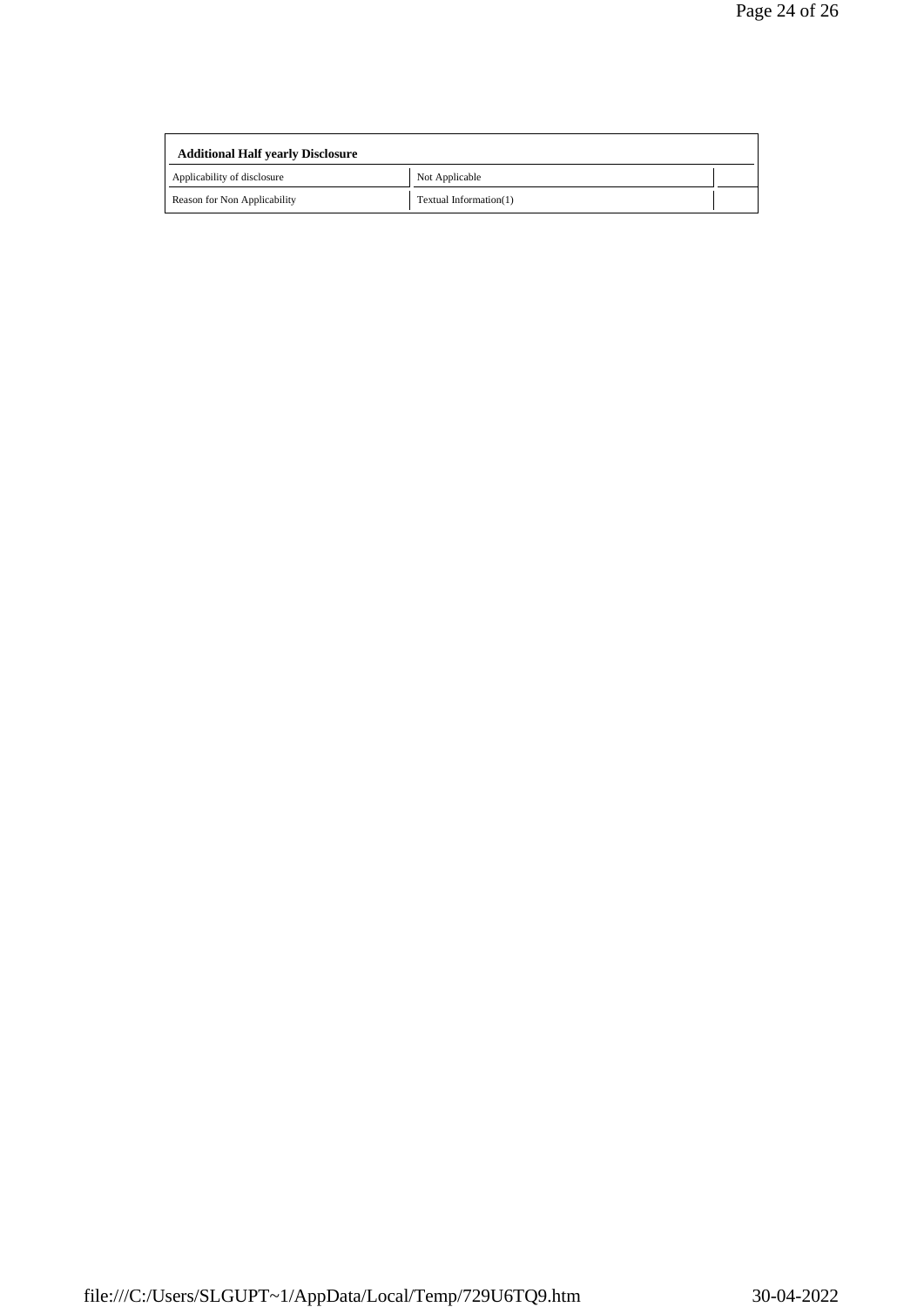| <b>Signatory Details</b> |                                          |
|--------------------------|------------------------------------------|
| Name of signatory        | <b>VIJAY KUMAR SHARMA</b>                |
| Designation of person    | Company Secretary and Compliance Officer |
| Place                    | <b>NEW DELHI</b>                         |
| Date                     | 21-04-2022                               |